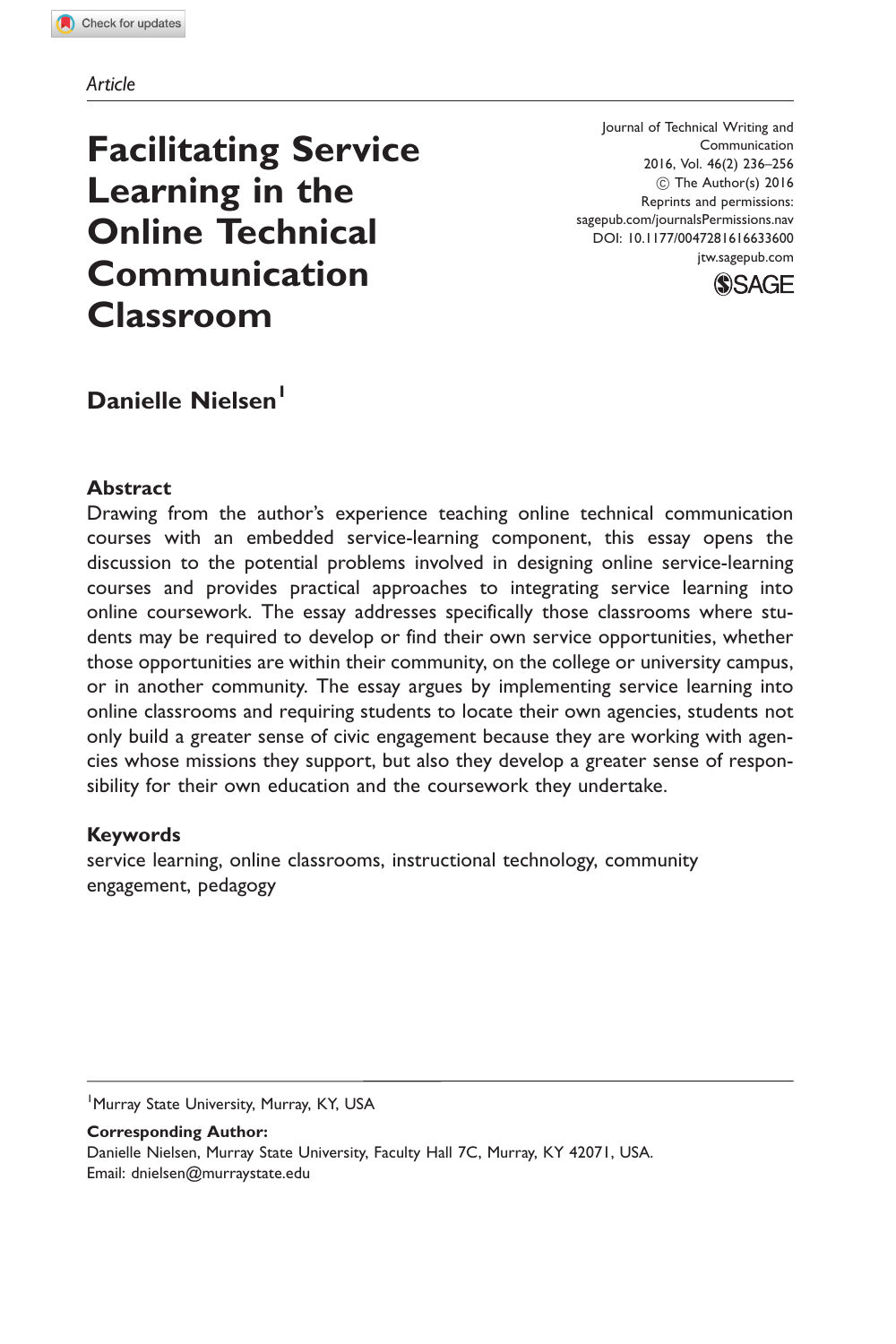## Introduction

Service learning is a pedagogical practice that pairs students in specific classes with nonprofit organizations to perform and reflect on cocurricular activities. Ideally, the service performed corresponds to the student's course work for the class in which the service is embedded. When service and coursework act together, service learning provides students with the opportunity to increase their awareness of career choices, develop practical skills, and improve civic engagement. Over the past 20 years, an increasing number of technical communication instructors have taken opportunities to enlist local nonprofits and on-campus organizations in need of grant writing, web and document design, and other technical communication needs to enhance their students' educations through these service opportunities.

The rise of service learning in technical communication classes coincides with the increase in online or distance education. In 2012, the U.S. Department of Education found 5.5 million students enrolled in at least one online course during the previous school year, and the Babson Survey Research Group reported approximately 7.1 million students enrolled in online courses (Kolowich, 2014, para. 8, para. 2). Despite the discrepancy between the two surveys, it is clear that a great number of students have or are currently enrolled in online courses and that number continues to increase. Some students may take a mixture of online, hybrid, and face-to-face courses, while others complete entire programs online. This change in the delivery method of courses and service-learning opportunities, from face-to-face to online, poses practical and logistical problems for technical communication instructors wishing to integrate service learning into their online courses.

Drawing from my own experience teaching online technical communication courses with embedded service-learning opportunities, this essay explores potential problems online technical communication faculty may encounter and poses solutions. Because so much of the previous research on service learning comes from instructors or campus service-learning offices who organize service opportunities for students, I specifically address concerns that may arise when students are required to find their own service opportunities. To provide context for these problems and solutions, first, I provide a brief literature review that examines the integration of service learning in technical communication classes, both in face-to-face and online courses, and research on online service learning opportunities. Second, I examine the problems that faculty members in online technical communication classes encounter when embedding service learning in their courses. Finally, I outline how I solved problems and examine the benefits students gain from participating in service learning in online classes. Specifically, I argue the requirement to find their own service opportunities makes students more responsible for their education and increases citizenship practices.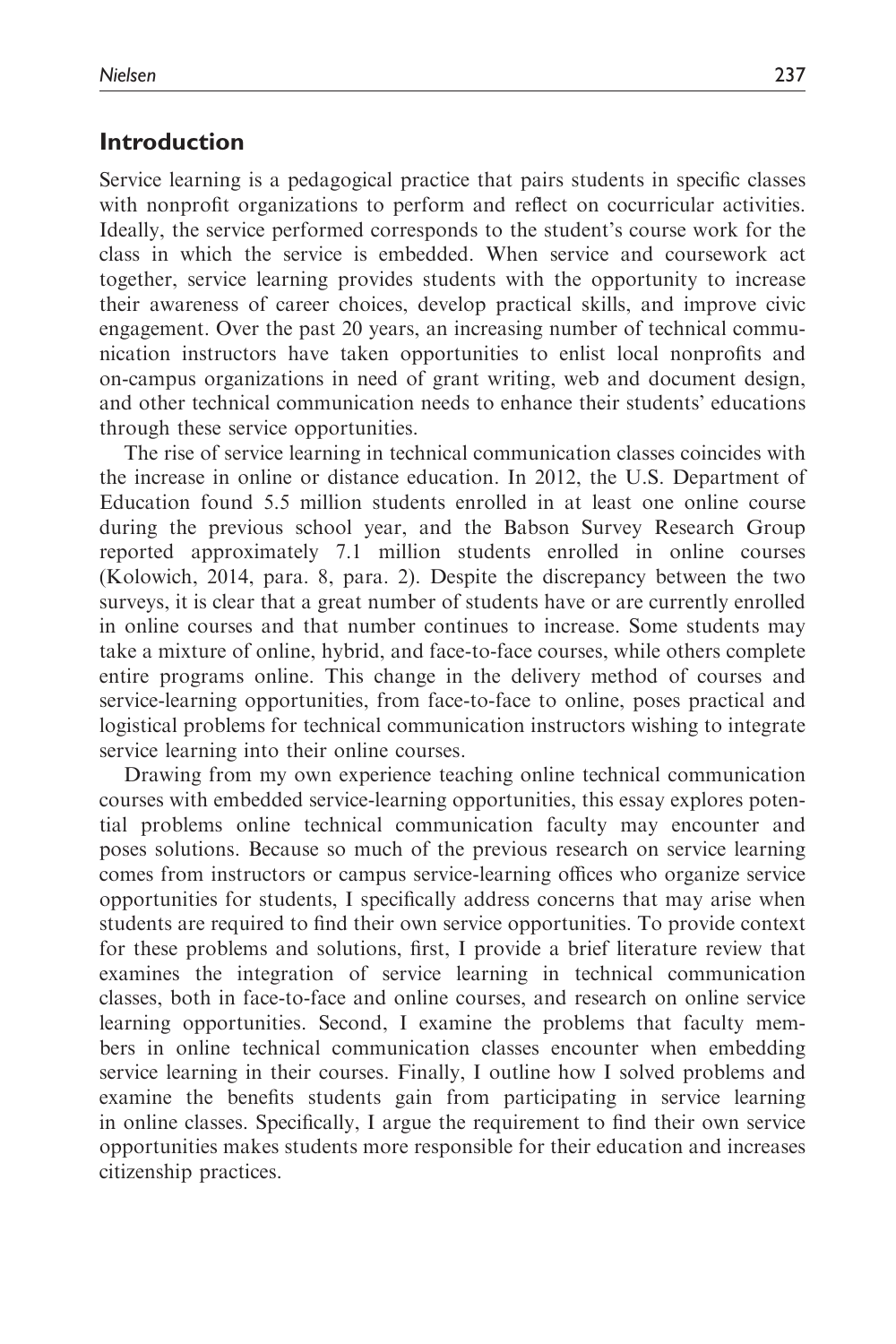# Brief Literature Review

## Technical Communication and Service Learning

Because neither online education nor service learning are new, a number of scholars have addressed how technical communication instructors might introduce service learning in both online and face-to-face settings. The advantages and potential setbacks of service learning in face-to-face technical communication classrooms are well documented in studies like Elisa Stone's (2000) "Service-Learning in the Introductory Technical Writing Class: A Perfect Match?," Robert McEachern's (2001) "Problems in Service-Learning and Technical/Professional Writing: Incorporating the Perspective of Nonprofit Management," James Dubinsky's (2002) "Service-Learning as a Path to Virtue: The Ideal Orator in Professional Communication," J. Blake Scott (2004) "Rearticulating Civic Engagement through Cultural Studies and Service-Learning," Therese Judge's (2006) "Service-Learning on Campus," Kathy Mennen's (2006) "Use Service-Learning to Add Real-World Writing Experience to Your Course," Melinda Turnley's (2007) "Integrating Critical Approaches to Technology and Service-Learning Projects," Susan Youngblood and Jo Mackiewicz's (2013) "Lessons in Service Learning: Developing the Service Learning Opportunities in Technical Communication (SLOT-C) Database," and Allen Brizee's (2015) "Using Isocrates to Teach Technical Communication and Civic Engagement."

More recently, Rob Kelly (2012) in "Lessons Learned from an Online Service-Learning Pilot," Krista Soria and Brad Weiner (2013) in "A 'Virtual Fieldtrip': Service Learning in Distance Education Technical Writing Courses" and Tiffany Bourelle (2014) in "Adapting Service-Learning into the Online Technical Communication Classroom: A Framework and Model of the Benefits of Service-learning in Face-to-Face Courses" explored the contributions that service learning makes to online technical communication courses. Soria and Weiner (2013) corroborated evidence found in studies of face-to-face service learning classrooms. They found their students' service learning experiences included enhanced experiences in authentic writing scenarios, and students took more responsibility for their education and assignments. Bourelle (2014) echoed these sentiments, explaining "service-eLearning can encourage student engagement by placing students in an authentic workplace situation" (p. 249) and allowed those students to "learn skills that will transfer to various rhetorical situations" (p. 258).

The skills that Soria and Weiner (2013) and Bourelle (2014) highlighted include those that employers also seek in new hires. A national survey of business and nonprofit leaders conducted by the Association of American Colleges and Universities (AAC&U) found that "nearly all those surveyed (93 percent) say that 'a demonstrated capacity to think critically, communicate clearly, and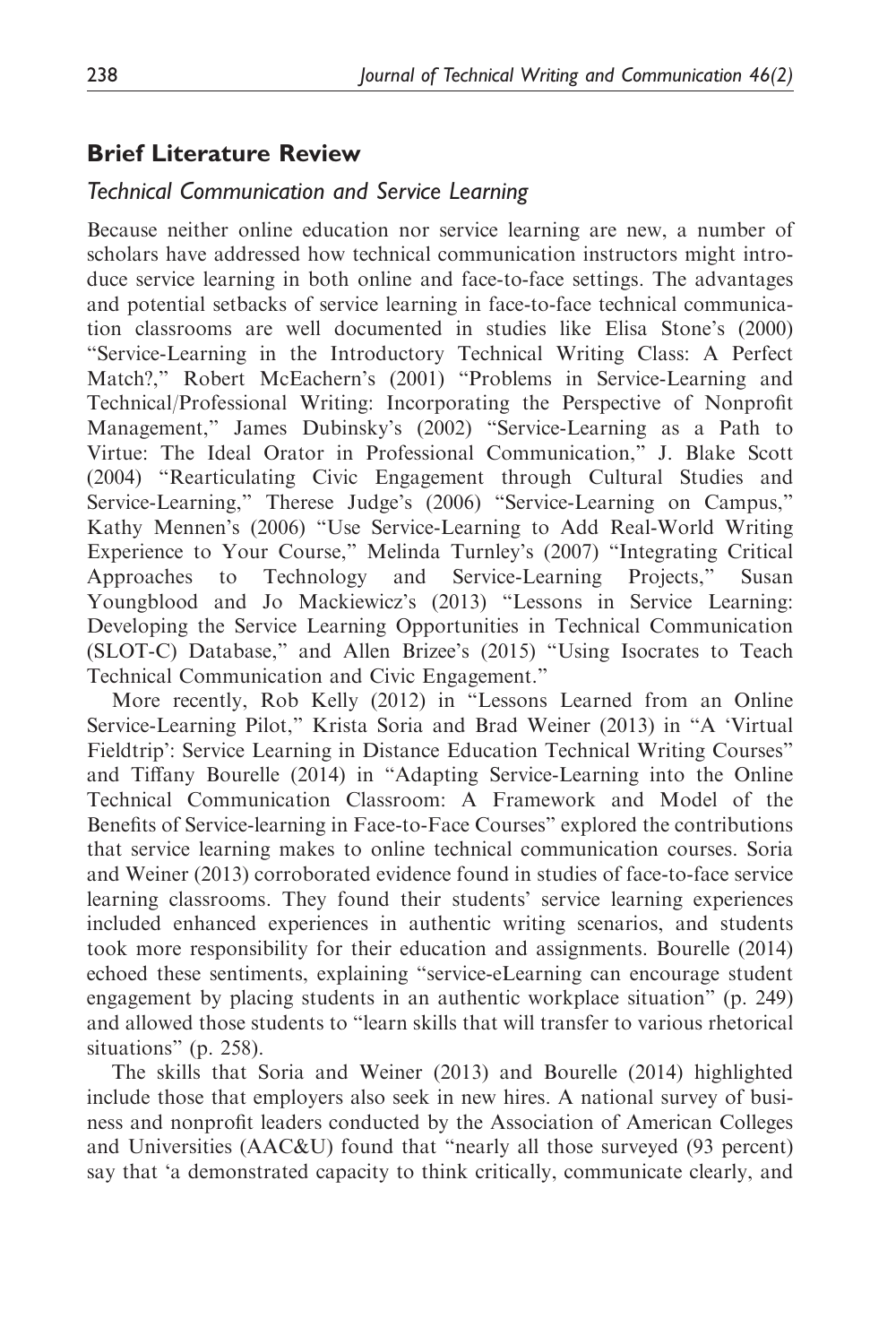solve complex problems is more important than undergraduate major'" (Association of American Colleges and Universities, 2013, para. 5). These employers also indicated that they want "critical thinking, complex problem-solving, written and oral communication, and applied knowledge in real world-settings" better attended to in students' post-secondary educations (AAC&U, 2013, para. 7). Given Soria and Weiner's (2013) and Bourelle's (2014) findings, it is not hard to see how online service-learning technical communication classrooms meet these demands from future employers.

In addition to online service-learning technical communication courses providing the same benefits as those that are face-to-face, Kelly (2012) explains online technical communication courses are ideal for service-learning opportunities because the deliverable products like brochures, instructions, and PowerPoint presentations do not require students to physically work at the nonprofit. Soria and Weiner (2013) and Bourelle (2014) also showed service learning can be effective in online or virtual classrooms. The service caused increased student responsibility, attention to and retention of learning outcomes, and civic engagement. These positive findings are encouraging to online technical communication faculty who wish to integrate service learning into their classrooms.

# E-Service: Online Learning and Service Learning

Although the literature for online service learning or service learning embedded with online courses continues to grow, most authors discuss organizing opportunities for their students. As a result, few practitioners required students to find their own service opportunities, the main focus of my own investigation. In "Constructing Experiential Learning for Online Courses: The Birth of E-service," Strait and Sauer (2004) adopted the term "e-service" to define service learning in online courses. Their definition, however, privileged the same concepts as many face-to-face service-learning opportunities, namely collaborative partnerships between students and a larger community. Strait and Sauer's (2004) partnerships, however, come with one caveat, that the service includes a "virtual" component. The virtual component requires the service to be completed online, although it may include face-to-face work with the partner organization. Realistically, e-service is not limited to online courses. Today, students in face-to-face classes may (and often do) contact and work with their agencies through email and cloud-based document storage. Undoubtedly, most servicelearning opportunities involve some sort of "virtual" work between the agency and the student.

Dailey-Hebert, Donelli-Sallee, and DiPadova-Stocks (2008) built on Strait and Sauer's (2004) definition, explaining that "Service-eLearning is defined as an integrative pedagogy that engages learners through technology in civic inquiry, service, reflection, and action" (p. 1). The authors in their edited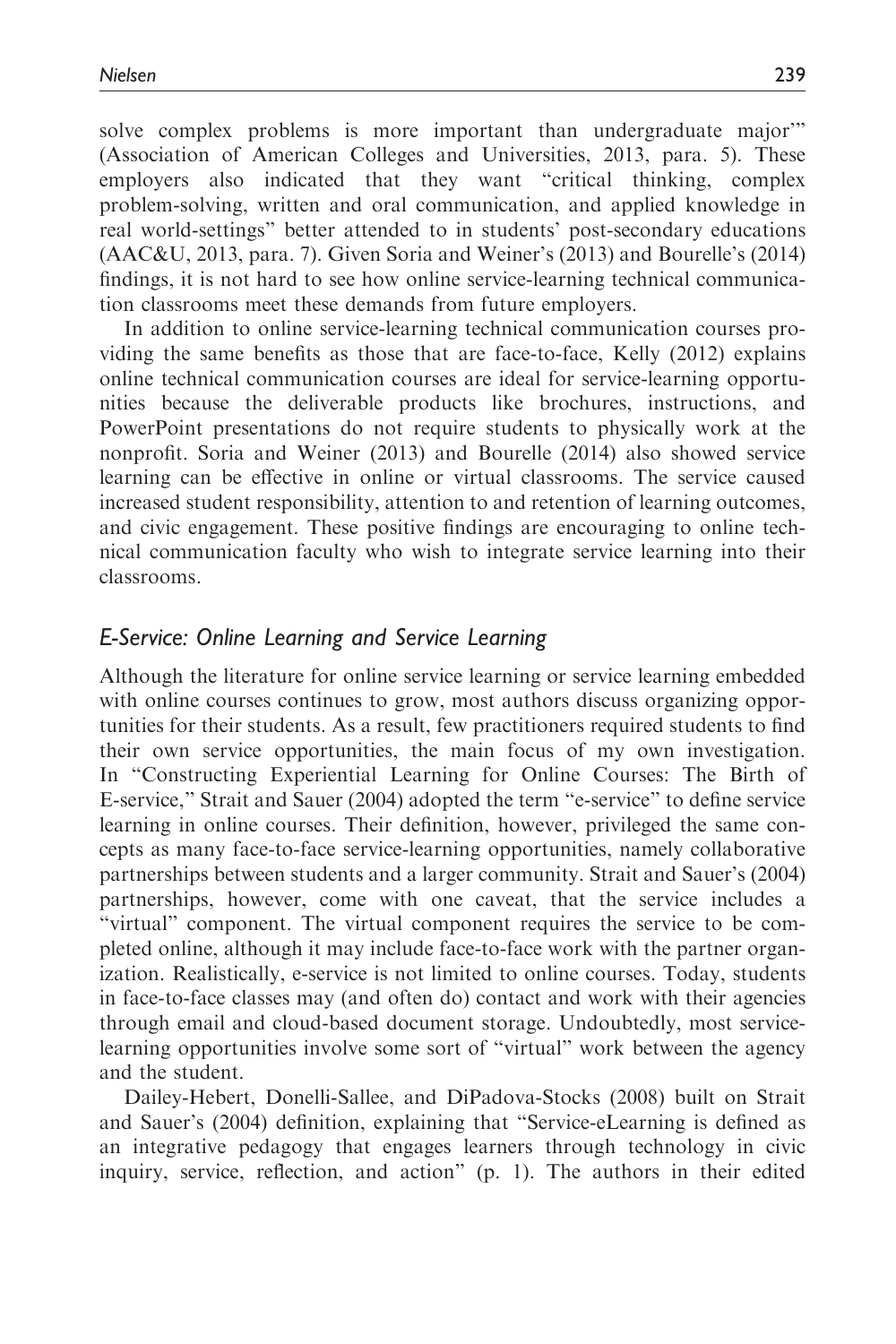collection defined service-eLearning in a variety of ways, all of which use technology. Some, like Hill and Harris (2008) explained that service-eLearning applies to "service-learning projects conducted online" with online students (p. 75) while a number of other authors discussed face-to-face service but taught online courses. These multiple definitions further splinter the research about e-service learning. For the purposes of this essay, the technology component is found within the course structure itself, and my students have completed service both face-to-face and virtually.

In a similar article that built on Strait and Sauer's (2004) understanding of e-service, Guthrie and McCracken (2010) made clearer the planning expectations for online service-learning courses in "Making a Difference Online: Facilitating Service-Learning Through Distance Education," when they noted that for "e-service" to be effective, instructors must ensure that there are "productive and participative learning communities," that assignments are effectively delivered, and that students encounter "the development of significant areas of secondary learning" (p. 154). Guthrie and McCracken (2010) explained that for an online service-learning class to be successful, students should build digital literacy, instructors should use multiple platforms to present instructional material, and the content management system (they specifically reference Blackboard) should be user friendly. Even though these goals are important for e-service classrooms, they are also important for all online courses and most classrooms in general, and thus, are not distinctly concerned with the immediate questions of integrating service learning into online courses. Additionally, the challenges of the two courses Guthrie and McCracken (2010) described included familiar online education obstacles like balancing the face-to-face and digital-teaching workload, working with students one never sees in person, and ensuring that the course technology works. None of these concerns are directly related to the service-learning portion of the course, even though they all affect a student's ability to effectively participate in a service-learning experience.

Where Guthrie and McCracken (2010) focused on the e-learning aspects of the course, Julie Phillips' (2011) "Online Learning and Service-Learning: How They Can Work Together" focused on the service-learning aspects of her course, determining appropriate community partnerships, and ensuring that students were prepared for the service activity. This article provided a number of recommendations such as "select the appropriate course," "establish clear expectations," "respond to questions and concerns quickly," "identify possible challenges upfront," and "volunteering should align with the course objectives," among others (Phillips, 2011, p. 4). Just as Guthrie and McCracken's (2010) information is important to all online learning situations, Phillips' recommendations are just as appropriate for face-to-face classrooms, as they are for online classrooms. In addition to these overall recommendations, Phillips included some "online tips" such as working to develop relationships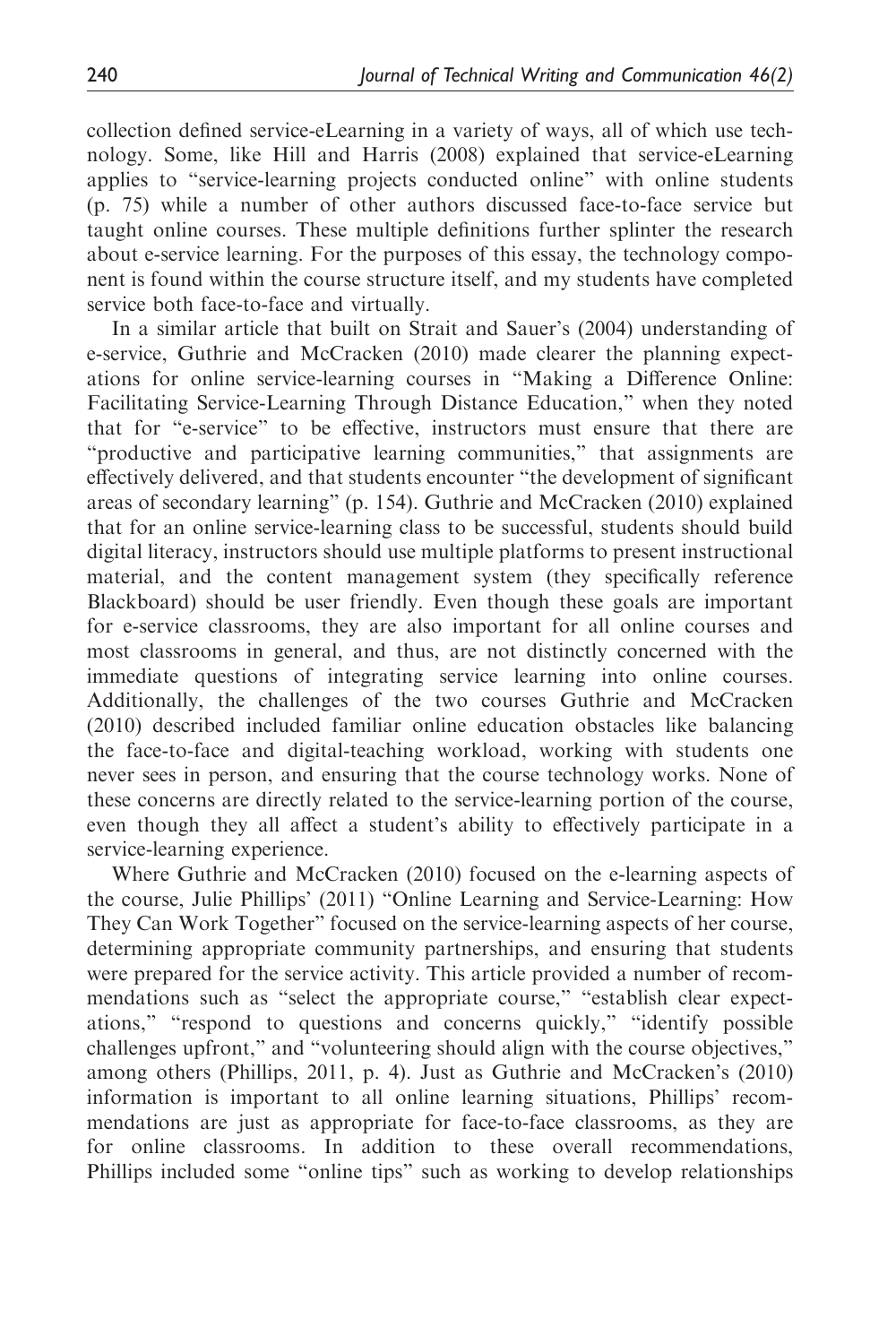with agencies in other locations and using methods of communication other than email.

Similar articles from sources such as the Distance Education Report specifically addressed online service-learning courses but provided frameworks that were either online specific or service-learning specific. Even Soria and Weiner (2013) addressed the benefits of service learning but did not necessarily attend to the problems that online or e-service might encourage nor did the article discuss how those benefits in the online service-learning classroom are different from those in face-to-face classrooms.

In addition to differentiating between online and face-to-face classrooms with service learning, few researchers address specifically, the problems with requiring students to find their own service assignments. Instead, authors often discuss specifically finding opportunities and developing relationships with the nonprofit community near their campus. Both Bourelle (2014) and Phillips (2011) specifically addressed developing a relationship with community agencies and assigning students to those agencies. Soria and Weiner (2013) did not explain whether they made the connections for the students, but they did note that university departments and local nonprofit agencies partnered with their students, suggesting some groundwork may have been done by the researcher-instructors.

The research investigating service learning in both online classes and in technical communication courses continues to grow. Although the research highlights difficulties for instructors and students, they are outweighed by the benefits to students, technical communication programs, and communities. Below, I explore the challenges technical communication instructors who facilitate service learning in online courses may experience. The discussion of these challenges will help instructors prepare for their own service-learning implementation, specifically when they choose to require that students find their own service placements.

## Constraints in the Online Service Learning Classroom

This section addresses three specific concerns technical communication instructors encounter in the online service-learning classroom: locating service opportunities, serving in (potentially) isolated areas, and enrolling and engaging non-traditional or part-time students. In a face-to-face course, all of these concerns arise, but in online courses, they become more apparent because of online students' demographics and needs.

## Locating Service-Learning Placements

For many service-learning courses, instructors negotiate placements, contact agencies, or organize specific opportunities for their students, and some campuses house offices where faculty members and staff assist the campus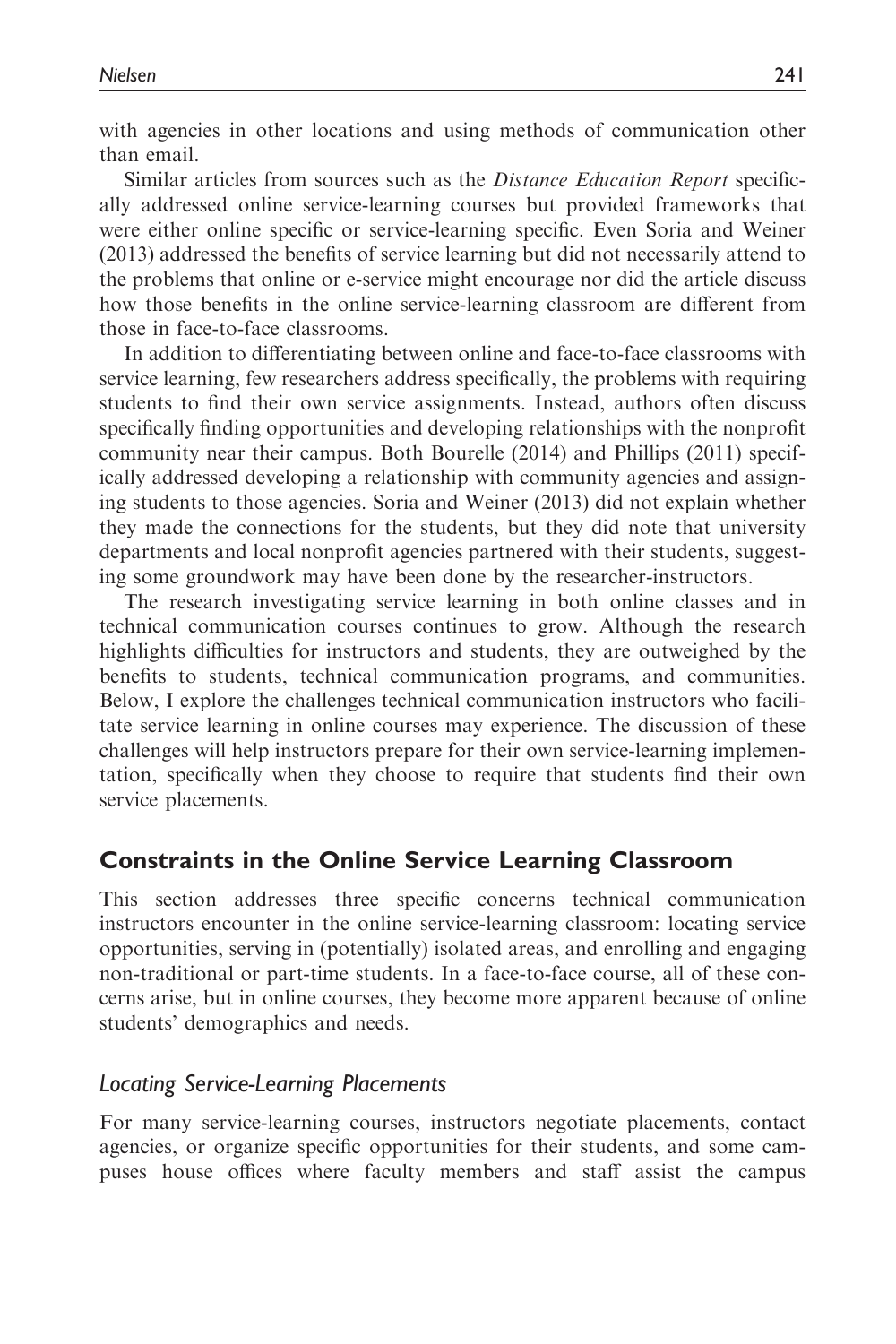community in designing and implementing service-learning courses. Instructors may assign students to a particular agency, for instance, or have students choose from a list of agencies whose needs or missions match the course objectives and material particularly well and at the same time appeal to students' diverse interests. Bourelle (2014), for example, paired her students with one specific nonprofit agency with whom she had developed a relationship. Both she and her agency contact understood the purpose of this partnership. Often in these situations, whether students choose from a variety of organizations or are specifically placed, instructors or service-learning staff communicates with the agencies to let them know of potential student partnerships, what type of service might be completed, and semester timelines.

This type of collaboration between instructor and agency is useful because ideally service learning both "relates directly to course goals" and "addresses a need in the community" (Bowdon & Scott, 2003, p. 5). When faculty members and service-learning staff create a list of approved agencies, they can ensure that the project will meet these requirements. Margaret Teaford, an online faculty member who uses service learning, recommended that students work only with "an agency that screens its volunteers, has a volunteer orientation and pre-service training, offers written job descriptions for its volunteers, has clear policies on privacy and confidentiality issues, and has a policy on volunteer dismissal" (Lorenzetti, 2007, p. 5). These recommendations protect both the student and the agency.

In online courses, overseeing individual agency placements, missions, and treatment of volunteers is more difficult because faculty members cannot work as closely with agencies, or even at all. In an online service-learning course, both agencies and students may be spread over a large geographical area, and instructors may not have networks within those regions. Additionally, some students may work with their agency in entirely virtual ways while others may have frequent face-to-face contact with their service partners. Even though Bourelle (2014) organized the service for her students, they completed all work and communication in virtual worlds. One student leader in each group corresponded weekly through video with the organizational contact. Both geographic distribution and virtual, assigned correspondence by few members of the class, such as in Bourelle's (2014) group service-learning assignments, may make it difficult for all students to feel invested.

When instructors find agency partners, they can begin to troubleshoot any possible match or assignment problems. However, online instructors do not always have access to nonprofit organizations in every geographic area where students live. Thus, making students responsible for finding their own placement may limit problems that individual instructors have for networking with a number of agencies in a number of geographic regions. Additionally, because of the geographic distribution of online students, offering them the opportunity to find either entirely virtual opportunities or face-to-face placements eases the stress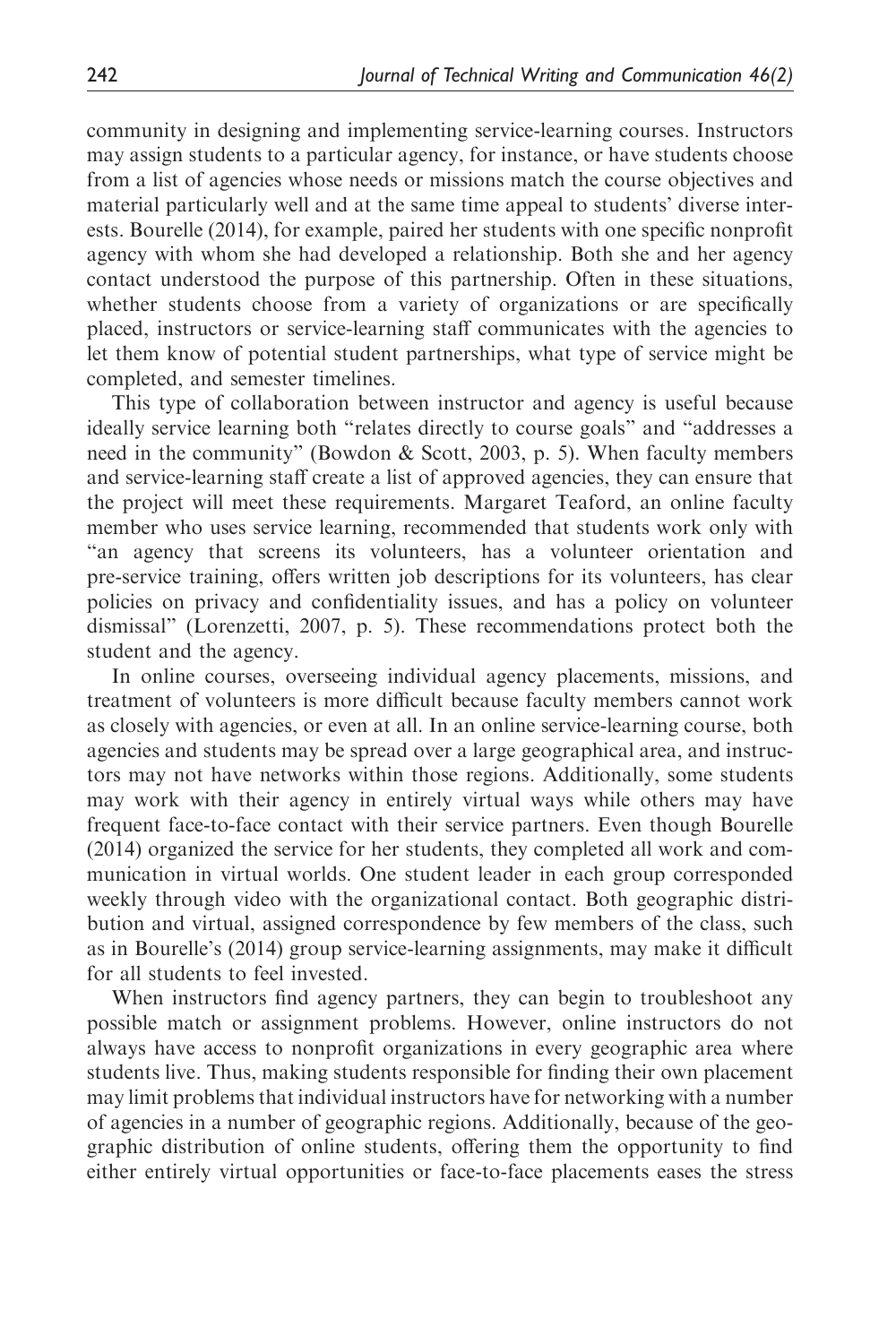of student-driven service learning. In my courses, online students are also responsible for communicating with me in their planning stages to ensure the intended service is appropriate for the course's learning goals. This student-generated placement creates an additional constraint: agencies may not be prepared to work with a service-learning student, and they may not return phone calls or provide necessary information for the student to successfully partner with them.

#### Serving in Isolated Areas

In addition to geographical distribution and potential unfamiliarity with the region where students live, service partnerships may be quite limited for students who live in rural areas. For example, most of my students live in Kentucky, Tennessee, and Missouri, but online courses make possible student enrollment from around the world. Students may live in larger cities like Clarksville or Nashville, TN; St. Louis, MO; or Louisville, KY; while others are in rural areas, and still others live on campus and take a mixture of online and faceto-face courses. For students in larger cities and towns or for those who live in the university's community, finding a service agency whose needs meet the goals of a technical communication course may not be difficult. Many agencies need help with report and letter writing, instructional and document design, or grant writing, and these types of projects are ideal for technical communication students.

Students who live in rural communities, however, may find that the choices decrease quickly if they wish to have a service-learning partnership that includes face-to-face contact. Students may only be able to choose from agencies where they do not feel comfortable serving because of religious or ideological beliefs, whose hours of operation do not fit the students' schedules, or in particularly remote locations, have no choices at all. McEachern (2001) explains that considering an organization's often clear and dedicated political or ideological stance is an important factor when students choose a service-learning project; students are less likely to want to work with organizations with which they do not or simply cannot agree.

Bourelle's (2014) research confirmed McEachern's sentiments, when she reported that one of her students found their agency choice, "a grassroots organization that was dedicated to the eradication of stereotypes associated with underrepresented groups, focusing primarily on Muslims and Latinos" (p. 253), to be "inappropriate." The student explained

I learned that I [am] philosophically opposed to charities that focus on 'volunteer demographics' that would include all religions, political factions, and groups based on ideology. People (or animals) that cannot choose to change their associations to an unjust situation would be a more appropriate focus for this type of class. (Bourelle, 2014, p. 257)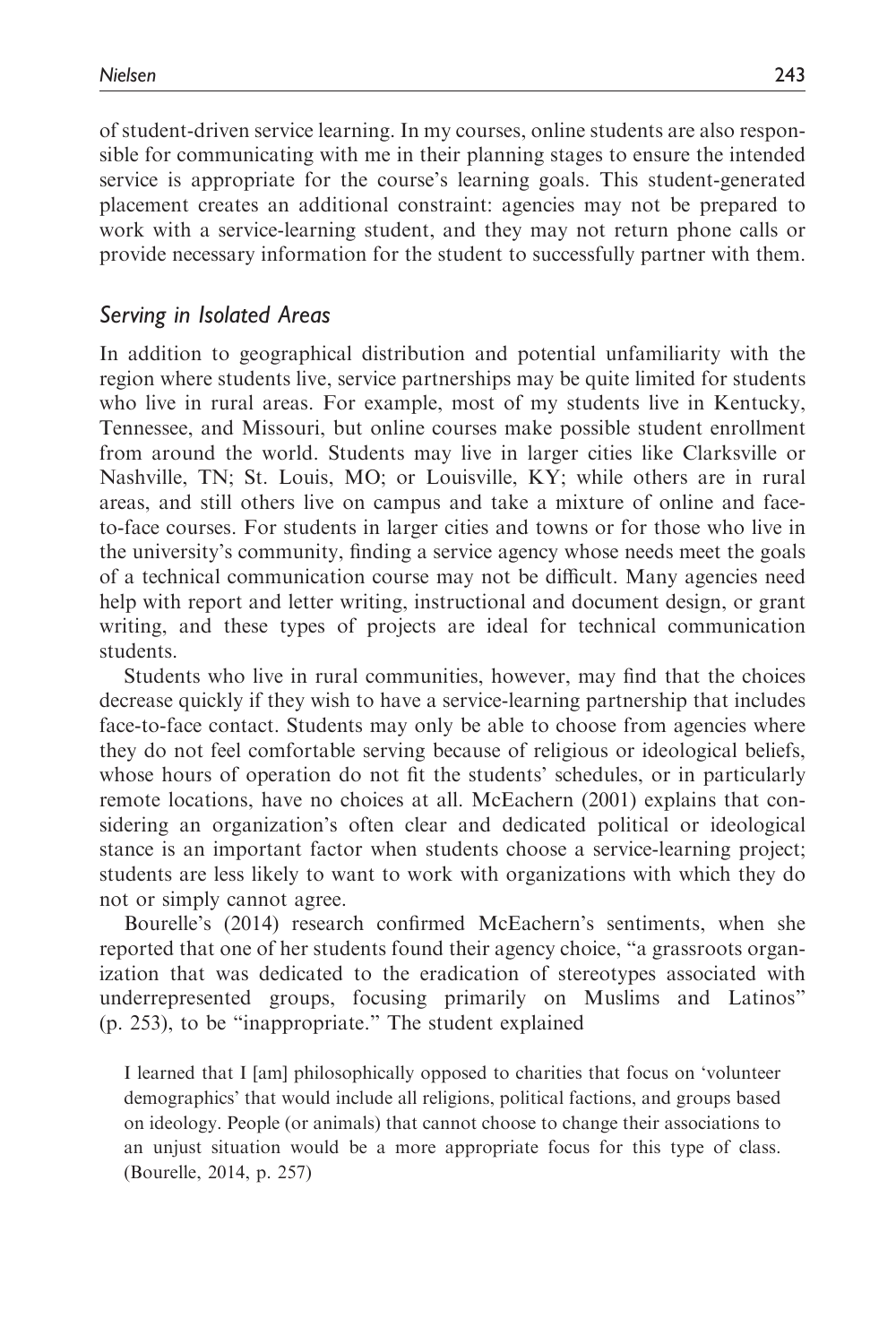Even though Bourelle's (2014) service learning was instructor-organized, the agency was the only option for students. In other courses where instructors collaborate with agencies, faculty can create a wide variety of options from which students may choose; moreover, in instructor-designed service partnerships, students often have agencies who are aware of their participation and can prepare for students. The in-person assistance of faculty members available to students in a face-to-face classroom can decrease student impediments such as finding an agency and ensuring a good fit. For students in remote, rural areas, or for students who have accessibility constraints such as mobility, few options may leave them feeling that the service, like the student above, was "inappropriate" because they are ideologically opposed to the options available.

#### Meeting Nontraditional and Part-Time Student Needs

In addition to locating potential opportunities and ensuring "fit," online courses encourage an additional constraint: attending to the needs of non-traditional and full-time employed students. Many online courses and programs are designed with accessibility in mind. Students with disabilities, those who do not live near a main or branch campus, who work traditional hours, or who have family responsibilities that prevent attending courses in person, often take online courses because it is the only way they can receive the education. Technical communication courses, especially, appeal to employees who desire to develop workplace-based skills that can lead to promotion or higher wages.

The students who benefit from service-learning partnerships may also be those who have the most difficult time finding opportunities. Students with disabilities, especially mobility impairments, may not be able to travel to agencies. Those with commitments during traditional working hours encounter a similar problem—both the agency's availability and their job responsibilities occur during the same time period, and it is infeasible to perform unpaid work when one must care for family. Moreover, while many nonprofits' hours are not traditional business hours, those agencies that are most in need of the skills of technical writing students may also be those that are the most available during traditional work hours. Traditional-aged students who live on or near campus do not experience these problems as intensely because they are used to studying, attending classes, and working during regular business hours, and their schedules are often more flexible than full-time employees. As online technical communication instructors plan service-learning courses, they must consider how they will meet the needs of students who may neither be able to work with agencies during traditional business hours or even travel to the organization itself.

Online instructors, especially those who choose to make their students responsible for locating service opportunities, may find students encounter difficulties. The location of the instructor, student, or agency, fit between the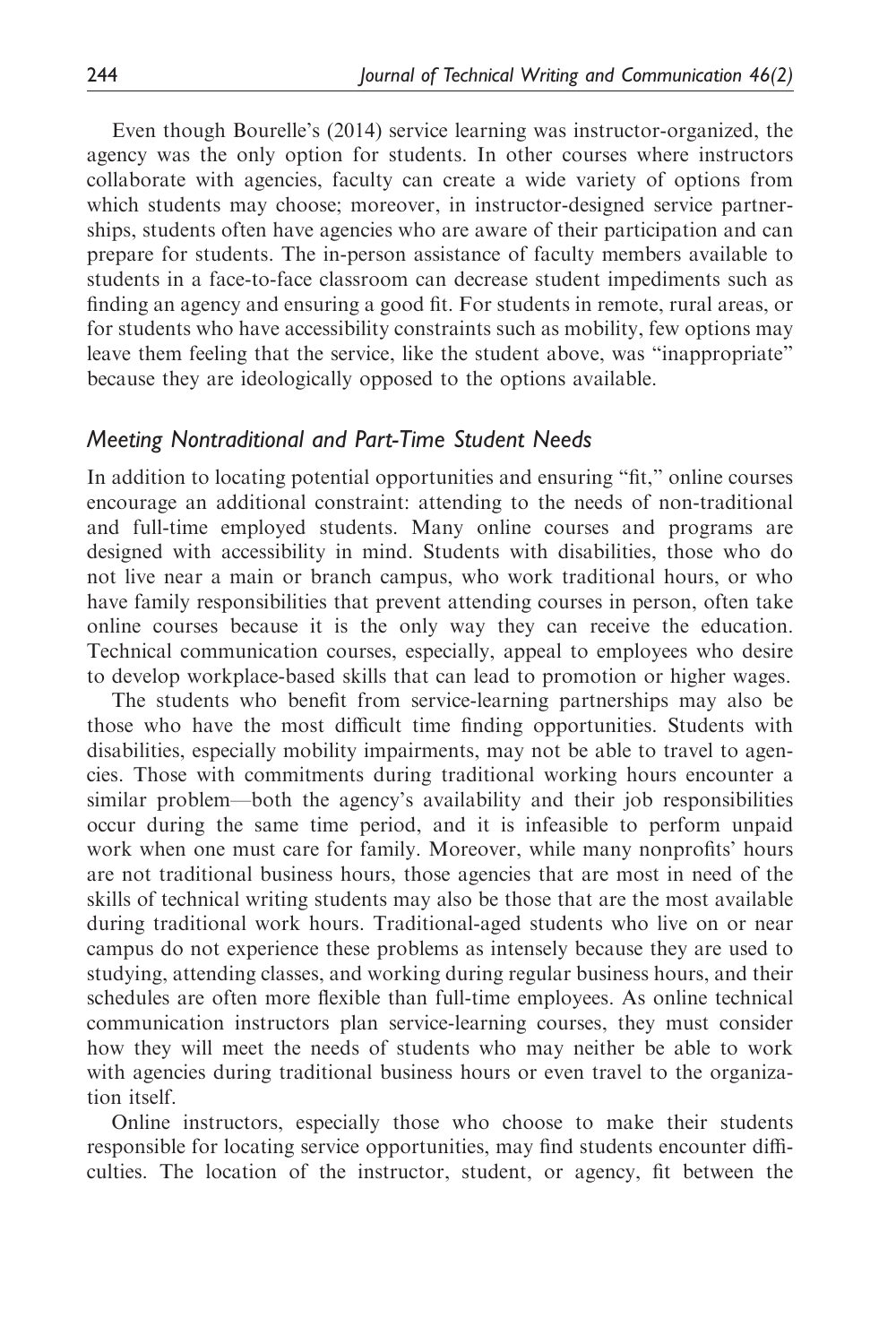agency's and the student's ideologies, and accessibility can all hinder online students. Despite these constraints, online instructors can ensure students have fulfilling service-learning experiences. One solution to these problems is requiring students to find their own placements with concerted guidance from the instructor before and through the semester. As I discuss below, this added responsibility can enhance the student's service-learning experience.

# Organizing and Directing Online Service Projects

The constraints listed above are certainly serious and require reflection for any online instructor. They should not, however, dissuade faculty members from integrating service learning into their online courses. This section examines recommendations for instructors who are interested in organizing and directing service projects in online technical communication classrooms. The recommendations can mitigate some of the constraints.

Nearly all of the constraints discussed above can be addressed through the same mechanisms, course planning and clear communication between students, instructors, and agencies. While course planning and communication are vital to all coursework, for online service-learning classes where students organize their own experiences, these two components are vital. Course planning and communication ensure service learning encourages student success in skill development, civic participation, and meeting agency expectations.

## Communication With Students

To ensure students have the most successful experiences and organizations are best served, faculty members must plan carefully before the semester begins and work with individual students through the semester on particular problems they may encounter. Working closely with individual students is especially important in courses where students are required to locate their own placements. Instructors should verify the project will help the student meet course objectives and be prepared to intervene on the student's behalf. Requiring students to locate their own project also encourages flexibility, diverse visions of course goals, and more adept trouble-shooting. Above all, communication with students is key, whether that is through email, phone, instant messaging, or video conferencing. I encourage students who are on campus or live in the area to visit in person at least once during the semester.

To ensure students are aware of their course responsibilities, I first alert students to the service-learning project before the semester begins. My university requires faculty members to fill out course information forms for all online courses. Most often, these forms alert students to proctored exams, synchronous class meeting sessions, or required field experiences. This form allows me to tell students before the semester about the service-learning aspect of the course.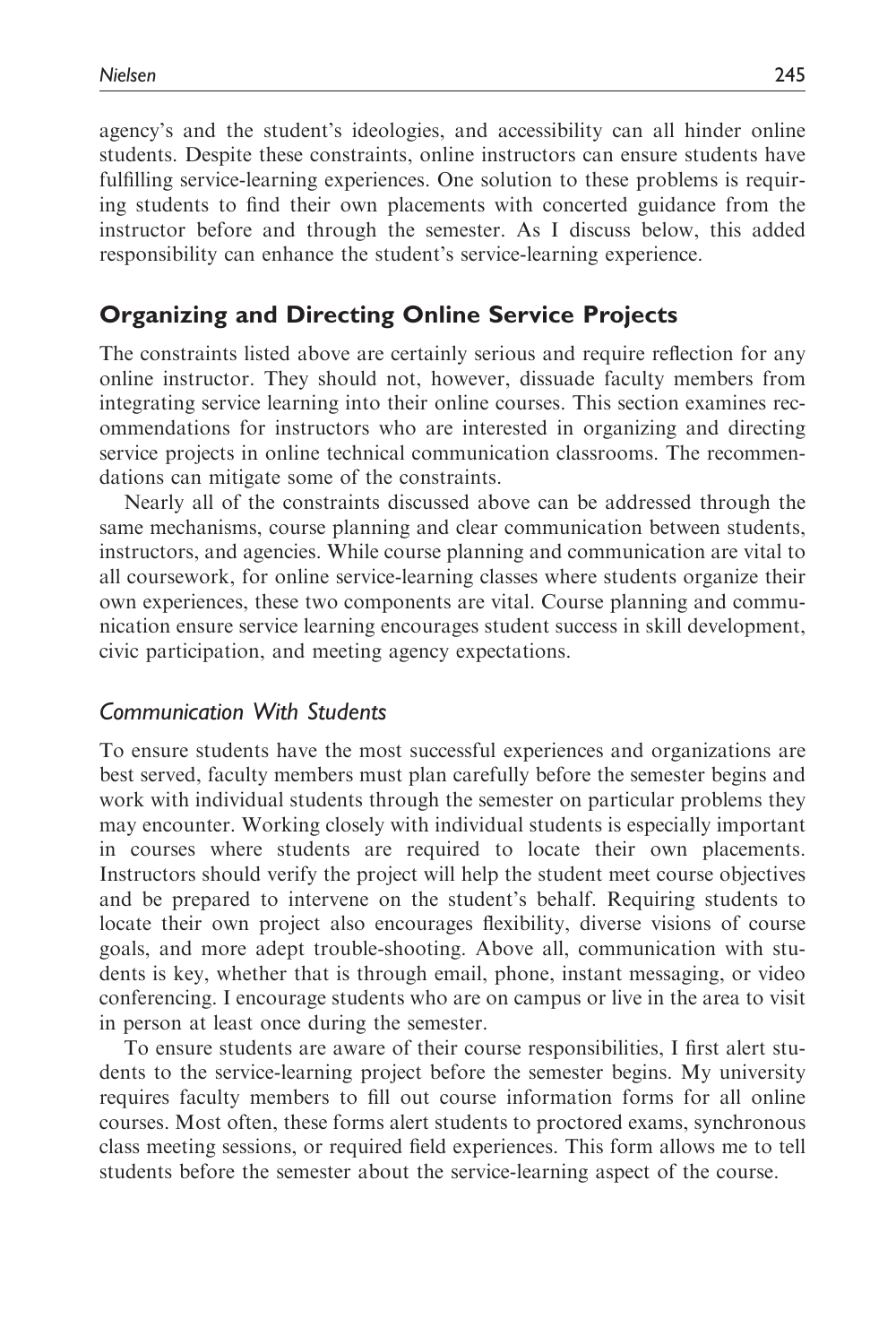Making students aware of the requirements before the semester allows them to prepare accordingly, both logistically and mentally, as they approach their service-learning experience. On the information form, I encourage them to think about different agencies in their area where they might serve, consider what types of volunteer activities they have completed in the past and whether those agencies would welcome a more involved, cocurricular service opportunity, and talk to friends and family who may have contacts within the community. Students are encouraged to contact me with questions before the class starts, especially if they have started to look for agencies and want to know whether potential projects are appropriate. Faculty who are not required to complete similar forms, but who have advance access to a roster, may consider this presemester notice useful so that their students too may prepare for service-learning experiences.

After the semester begins, I require students to check in with me on a regular basis about locating an agency, developing a project, and completing the project. In face-to-face courses, this type of communication is usually completed during short discussions before and in class. In the online classroom, these discussions instead happen through individual email conversations, conferences (either virtual or in person), and discussion board posts where students ask for help or offer solutions to problems. Because students are usually not serving at the same agency, they may not see or know about the overlap in assignments and problems without these discussion board posts.

Instructors must work to build community so students see not only the connection to their own goals, but also how everyone's service is contributing to diverse communities. To encourage this community building, I ask students to post to a weekly thread and reflect on how their service connects to the class material. I also include a service learning question thread where students post logistical and genre-based questions. All students are encouraged to respond in this thread, and it is treated like a trouble-shooting forum. I also use email, video lectures, and this forum to create posts after a number of students have asked the same question privately. This trouble-shooting forum builds camaraderie among students, especially those experiencing frustrating situations.

The online classroom can be a lonely environment, but frequent communication between students and faculty members and among students can quell some of this loneliness and encourage students to help one another. Faculty members, with student permission, should facilitate and encourage this posting process. Teaford, for instance, "posts student journal entries on the web for other students to read, leaving out portions or entire entries that the student authors wish to keep private" (Lorenzetti, 2007, p. 7). No matter how useful collaboration within the class is or whether students are experiencing similar problems, it is important both to give students the opportunity to privately share concerns if they wish and provide an open forum for students to use.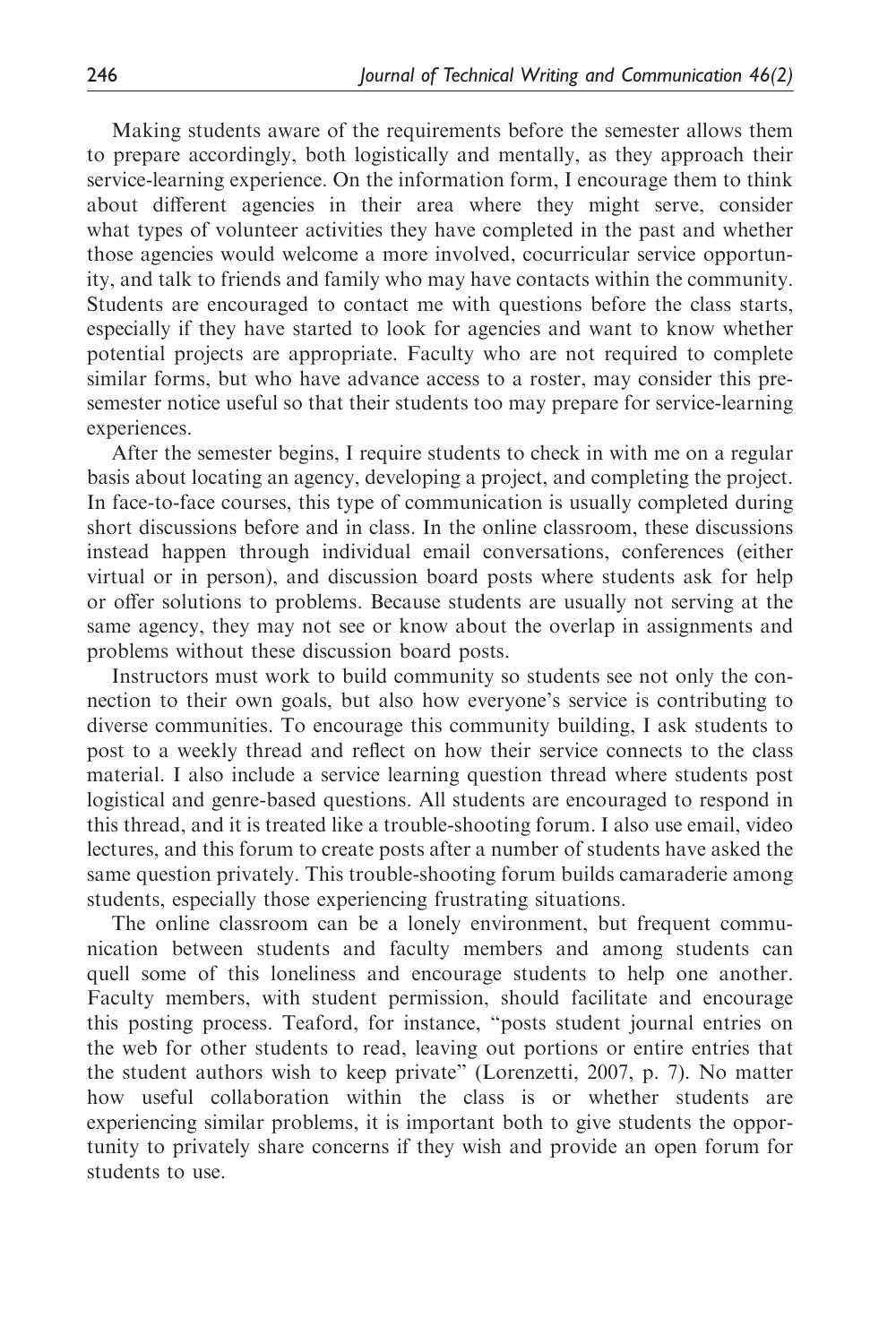## Assignments That Facilitate Skill Building and Reflection

In addition to maintaining consistent contact and discussions about their partnerships, the course assignment sequence facilitates the service-learning project. Because I teach technical communication classes, I use service learning as a multiassignment course capstone experience with a reflective component. This reflection is integral to the service-learning experience. Dubinsky (2002) explains that service learning "combines three axes: *learning* (establishing clearly defined academic goals), serving (applying what one learns for the communal/societal benefit), and reflecting (thoughtful engagement about the service learning work's value). Service learning is learning-by-doing for others" (p. 64). Without the reflective component, it is difficult for students to make a connection between the service they do, the course content they learn, and their own civic engagement.

In addition to the documents students produce for their agencies and the reflective work, I require students to write progress reports. This short assignment serves a two-fold purpose: it reminds students about my expectations, and it allows them to practice the progress report genre. As a project leader, this progress report allows me to quickly contact students who are falling behind because they have not been able to find an agency, agency contacts have not returned phone calls or emails, or they simply have not started. Many students, especially those enrolled in technical communication courses, will encounter the progress report sometime during their professional lives. Allowing students to write this report for a real project, assess their time management skills, and address problems, adds authenticity to this writing practice. Additionally, this progress report provides an ideal place for students to reflect on their experiences in the midst of the project, looking for ways in which their service connects to course objectives and how they see themselves understanding and fitting into the community.

Although these frequent project-monitoring assignments like the discussion board posts and progress reports can also occur in face-to-face classrooms, in online environments, these more formalized communications are vital to student success for both learning in the class and serving in the community. If faculty members do not preplan these assignments as interventions, they may not happen until it is too late. Specifically, students may not be able to find a service partner, they may invest a large amount of time in service that does fit the course's objectives, or they may not understand the agency's needs. Faculty members who integrate service learning in online technical communication courses should plan assignments, like those discussed earlier, that facilitate reflection and skill building in relation to the service.

#### Facilitating E-Service and Student Choice

As important as communication and the assignment sequence are to online service-learning courses, if students cannot complete service, then the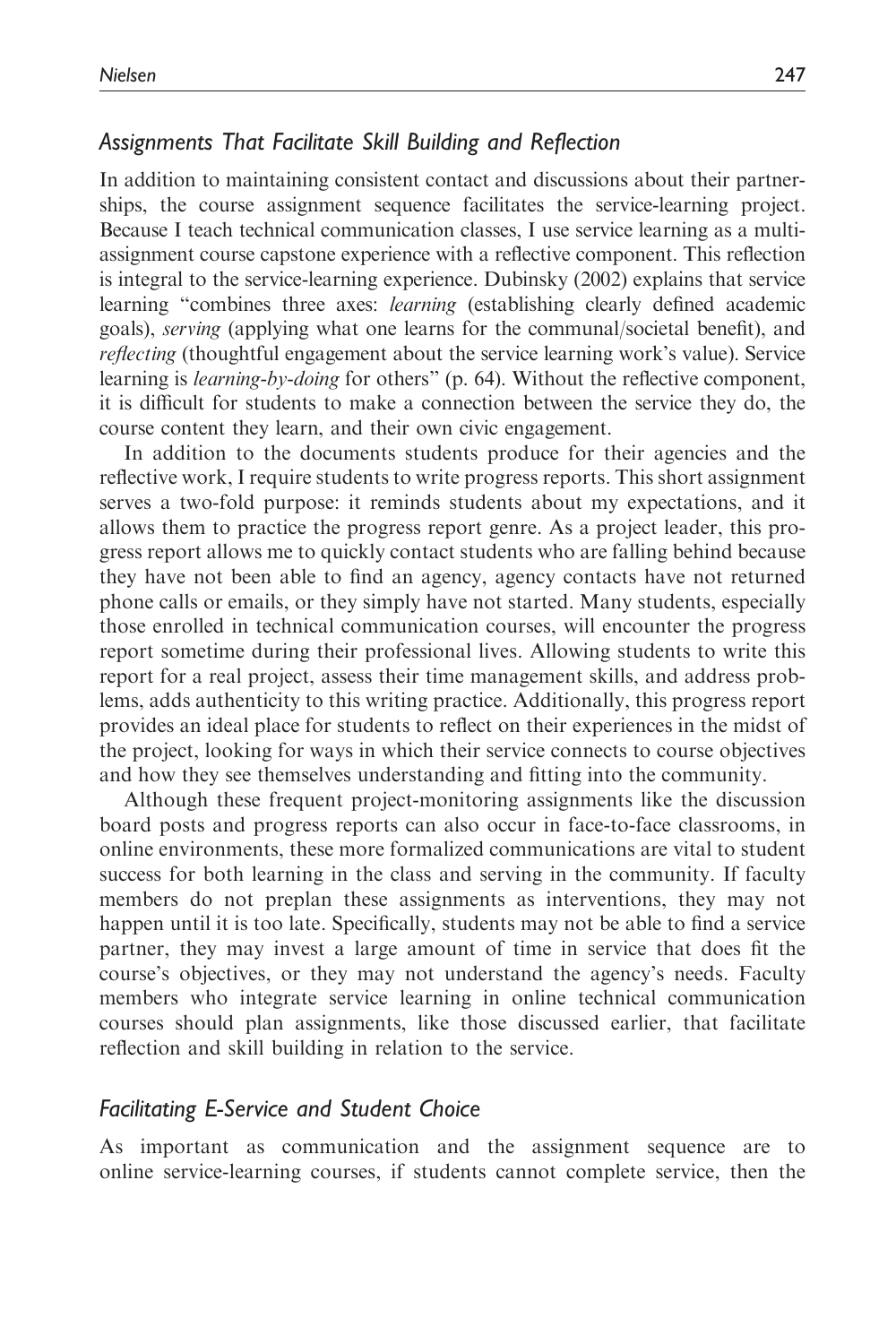service-learning aspect of the course has not worked. To further enable student success, I allow students to find service projects that can be completed entirely online; in other words, I encourage students to participate in "e-service" (Strait & Sauer, 2004). In the spirit of online education, projects completed online have fewer geographical restrictions and may be more accessible to students with disabilities or schedules that prevent access to agencies during traditional work hours. Students in Kentucky have used email, Skype, and cloud-based services to share information with their agencies in Alabama, Missouri, and other parts of Kentucky.

"E-service" also works particularly well for online technical communication students. Not only are these students already participating in e-learning but also an increasing number of employees currently telecommute, whether full- or parttime. According to an American Community Survey, "telecommuting has risen 79 percent between 2005 and 2012 and now makes up 2.6 percent of the American work force," and these statistics include only "full-time employees who work from home for someone other than themselves at least half the time." Many self-employed persons as well as employees without offices (such as insurance representatives or some real estate agents) would cause this number to increase significantly if they were included in the above statistics (Tugend 2014, para. 9, para. 10). Participating in "e-service" prepares students, or "foster[s] professionalization" (Soria & Weiner, 2013), for a job with telecommuting capabilities or requirements.

In addition to increasing students' professionalization and providing them with new experiences, "e-service" allows students to serve in communities where they have once lived, to use their extended network of friends and family to find opportunities, or even to be particular about the agencies to which they want to contribute so that they do not find themselves, like Bourelle's (2014) student, at odds with the mission of the nonprofit. If a student would like to address environmental concerns, but there are no appropriate agencies nearby, a student may find one in a different region. One useful resource for e-service is the SLOT-C database managed by Auburn University. Many of the agencies in the database are located in Alabama, but my students who have used the database to find appropriate "e-service" activities have had good success with their partner agencies and have completed diverse projects such as developing a new employee handbook for a foster care system, a white paper on voter fraud, and researching grant-supported funding. The SLOT-C database has been particularly useful for students who live in the more rural areas of the service region or who would like to work with different types of organizations not located near their homes.

One difference between my face-to-face service-learning courses and those that are online is that when I require students to find their own placements, I allow them to work with nonprofit organizations they are already familiar with, whether they have volunteered with the agencies before or currently or have friends and family who are involved. Providing students with the option to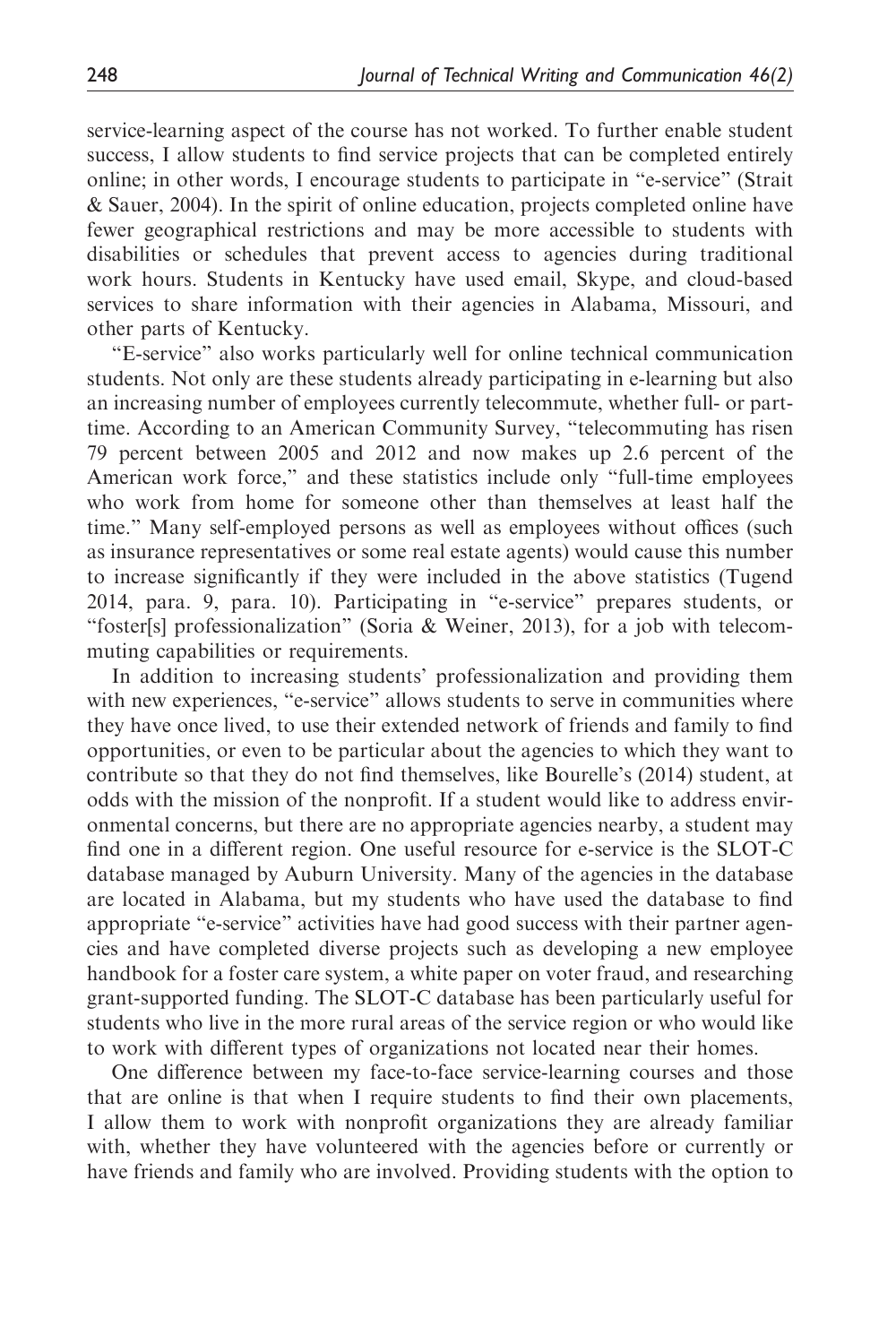work with familiar agencies ensures that they are interested in the project and often gives them a better experience because they already know the agency's mission and needs. Additionally, if students already understand the agency when they develop the partnership, they can develop a service activity that meets the needs of the agency and course objectives more quickly, allowing them more time to work with the agency and reflect on how their experiences affect them personally and professionally. In face-to-face courses, I encourage students to explore new agencies if they have already worked with some on the approved list, but because online students may have a difficult time making connections, getting agencies to respond, or finding appropriate opportunities, working with familiar agencies often offsets the anxiety that students can have about service learning.

Through partnering with agencies familiar to each student, my classes have revised documents, created and revised websites, and performed needed grantwriting research without the initial downtime of finding an agency and waiting for someone to return messages. These service-learning projects also lead to more useful collaborations for both the agency and the students, for they often move past the popular and familiar advertisement, a document many agencies do not need, but one they assign students because both parties find it "easy" to understand and accomplish. Allowing students to choose agencies with which they had already served or had a connection, worked particularly well in my two grant-writing courses, one of which was taught during a 5-week summer course and one during a full 16-week semester. During the full semester, many of my grant-writing students were teachers in public school systems, and they used this opportunity to find out how they could help their school districts, whether it was through after-school or e-reader programs or increasing technology in classrooms. During the summer, I gave the students the choice to work with a mock agency (because of the shortened time period) or to find an agency. All but one student chose to work with agencies they volunteered with previously and researched grant opportunities for diverse projects including a campus Wounded Warrior project, a community meal center, a branch office for CASA (Court Appointed Special Advocates for Children), and a local ESL center.

Finally, I give students choice, as exemplified above in the shortened summer term. Students can choose whether they engage with a service learning a project or not, and they choose to work alone or in pairs. Choice is important. Although I hope that my students choose the service-learning option, I know that time constraints of non-traditional students, geographic location, and life responsibilities can prevent students from completing this activity. More importantly, this choice provides students who try to make contact with agencies, but who get no response, whose contact person disappears during the service opportunity, or whose projects do not materialize in ways that neither they nor I feel will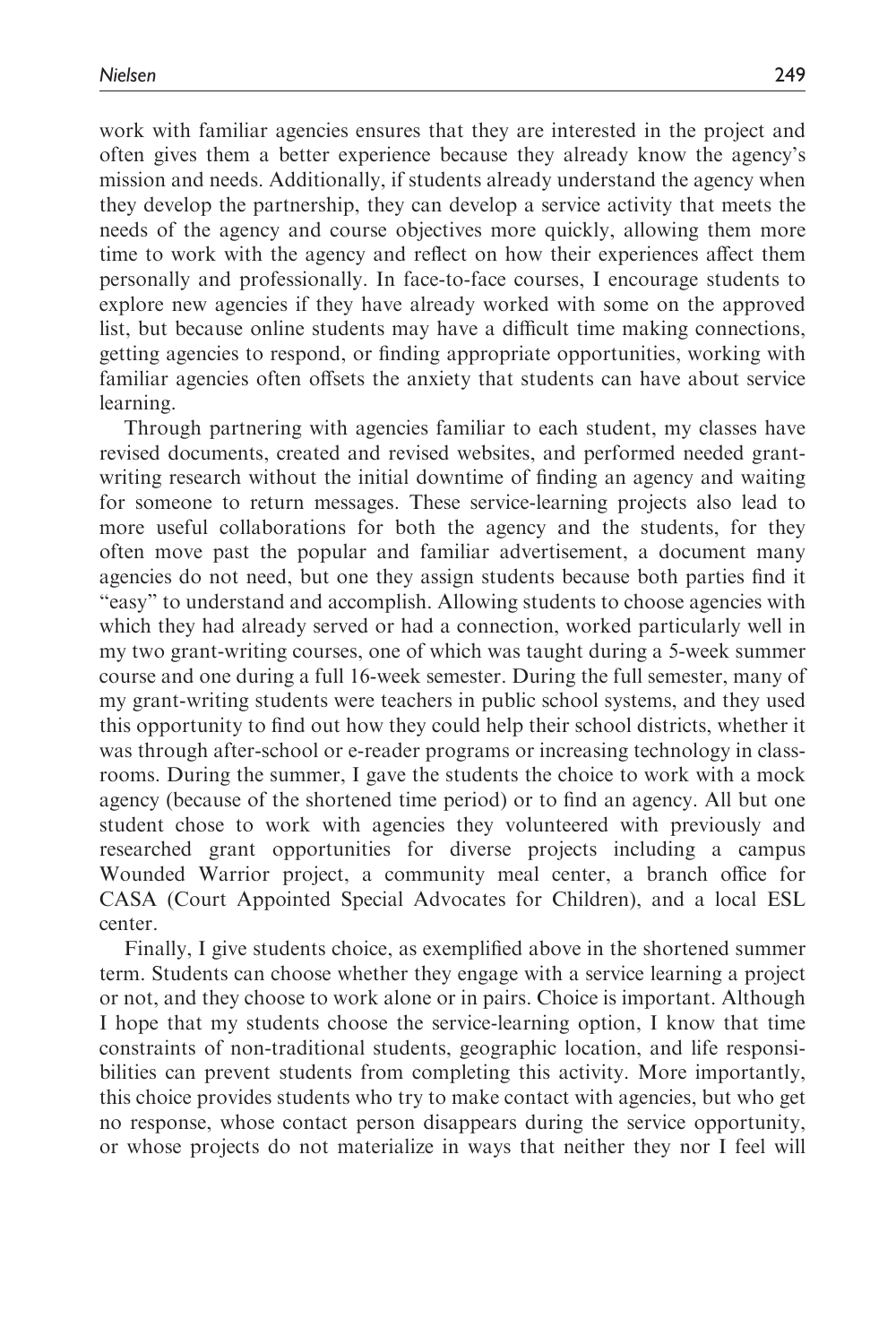successfully meet course goals, a way to fulfill the course requirements. Providing students with a choice about whether they participate is not only appropriate service-learning pedagogy, but it also demonstrates an instructor's attention to course objectives and possibilities.

In many ways, these solutions help students take greater responsibility for their education and encourage student choice, both benefits that I discuss below. Because many of the solutions involve pre-semester planning, I have more time during the semester to trouble-shoot, help students understand the different genres they may write that we may not have covered in class, and make contact with the agency representatives if needed. Online technical communication instructors can use the above recommendations to facilitate their own servicelearning opportunities in their classrooms.

# Benefits to the Online Technical Communication Classroom

A number of benefits stem from integrating service learning into the online technical communication classroom. Empirical studies of service-learning classrooms have found students report greater personal and intellectual engagement in service-learning courses; achieve cognitive gains such as mastering course content and analyzing problems as embedded in complex systems; and register personal development keyed to enhanced self-efficacy, appreciation of diversity, and participation in civic life. (Deans, Roswell, & Wurr, 2010, pp. 2, 3).

These benefits as demonstrated by Soria and Weiner (2013) and Bourelle (2014) hold true in the online classroom. Through service-learning activities, students in online technical communication classrooms develop professional skills, contribute to the classroom and community, and take greater responsibility for their education.

## Students Develop Professional Skills

In the most practical sense, service learning allows students to learn how technical communication is produced and used outside of classrooms. Whether students are majoring in technical writing or taking a single course, learning how professionals use technical communication improves career readiness. Service learning teaches students to work with real audiences, an important experience for writing students. Moreover, with permission from the agencies, students create professional portfolios they can use for job and internship applications. In addition to developing greater rhetorical awareness and portfolios, students who participate in service learning create professional networks. If they work with agencies that they are *not* familiar with already, they will meet new people. These professional networks are vital to student career success.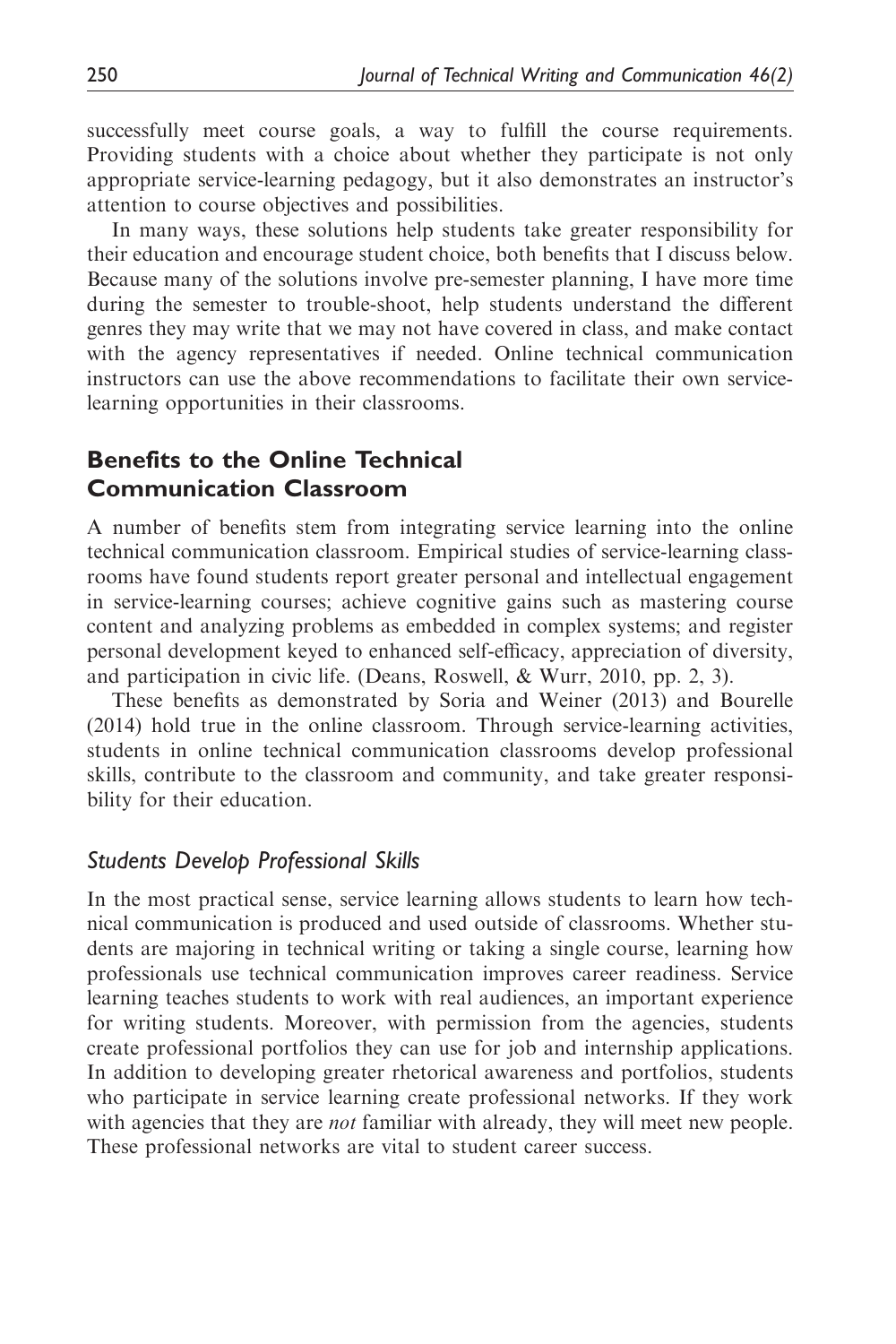#### Students Engage in the Classroom and Community

In addition to these practical, professionally oriented benefits, service learning in online classrooms can "connect these isolated students back to their class, to other students and faculty members, and to their own communities" as well as help students "learn about the issues facing their particular communities" (Lorenzetti, 2007, p. 5). Service learning in online courses can both connect students to others in the class and to the communities in which they live. For some students and faculty members, online learning can feel particularly isolating, especially for asynchronous classes where discussions happen through discussion boards, listserv posts, or emails. Discussions of service-learning projects, problems, successes, and reflections may help online students feel as if they are part of a greater learning community rather than participating in an independent study. Students who feel like they are part of a classroom community will be more engaged with discussion boards throughout the semester, experience less attrition, and be more willing to help their classmates.

On a more ideological level exists two more notable advantages of service learning: students hone responsible citizenship practices and take responsibility for their own education. A vital part of my teaching philosophy is the belief that I help develop global citizens who can (and will) serve their local, state, and global communities. All too often technical communication classes are seen as service courses to other departments and programs. Internships and industry partnerships, long part of technical communication programming, encourage students to see the work they perform as services to the business rather than collaborations with an agency or community. Deans (2010) explains that servicelearning students can participate in three different types of writing: writing about the community, writing for the community, and writing with the community. Service learning, especially in technical communication, allows students to participate in the writing with the community and writing for the community spheres, encouraging collaboration with community partners (with the community), and creating documents for agencies that simply do not have the time (for the community). Because all three of these types of community writing involve reflection, students connect the service, community, and course objectives more than an internship or other project-based assignment might. In other words, through reflection, students should realize not only what they learn but also how they learn it in the community through completing their service project.

By connecting service learning with course objectives and specific community organizations, service learning can increase civic engagement. Dubinsky (2002) asserted that service learning helps students become "ideal orators" who are interested in and committed to civic participation, no matter what community they serve. Judge (2006) addressed ways in which students can serve on campus yet outside of the classroom environment. Thus, not all opportunities may move students off campus in their service, but those opportunities may allow them to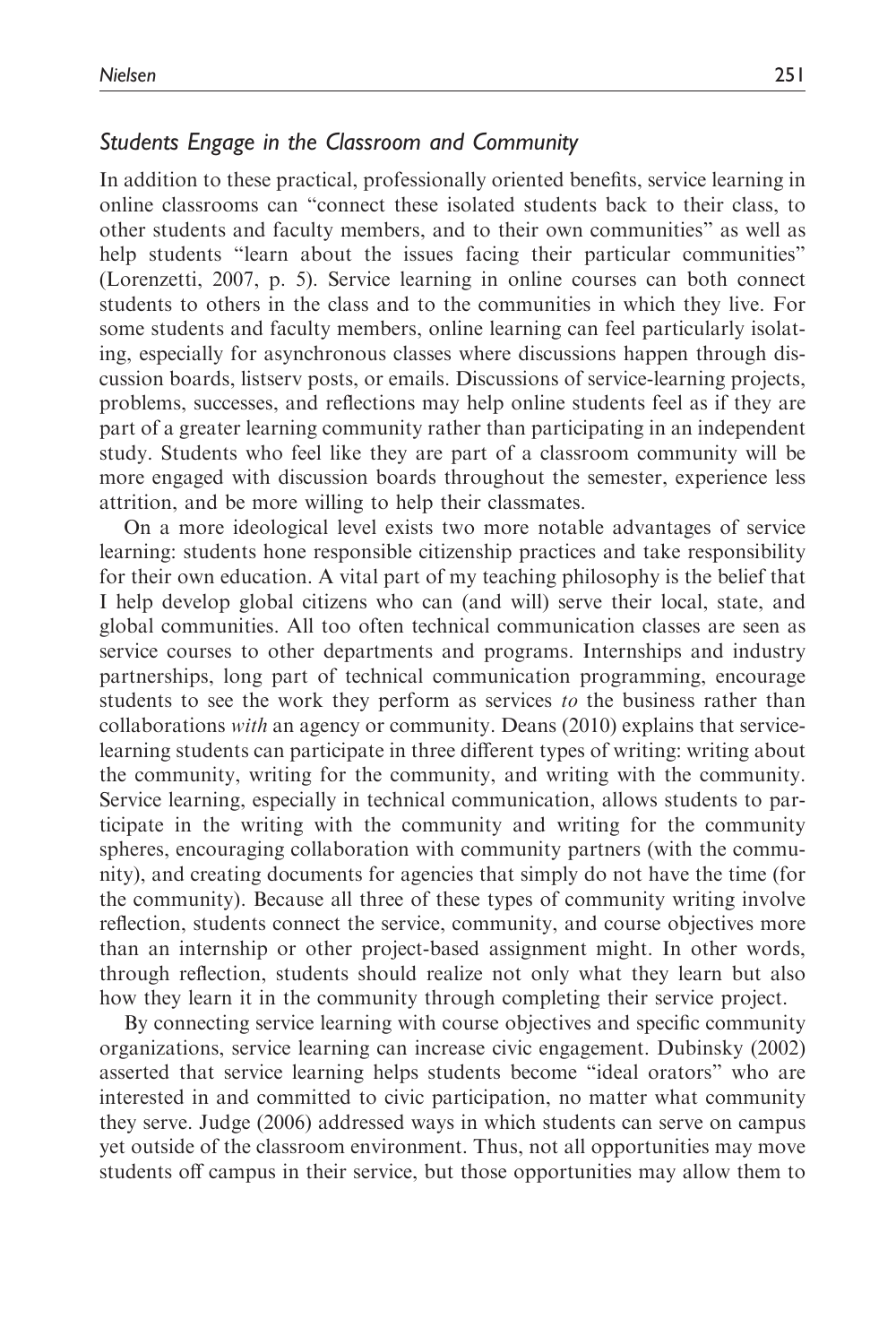interact with different constituencies within the university setting. Our campus, for instance, has recently opened a food bank for students, and I can envision students working with that organization by creating fliers, informational brochures, and instruction manuals for volunteers. This potential cocurricular project allows students to serve within the campus community and connect what they learn in their classes to an organization or activity they may not see as academic.

Sapp and Crabtree (2002) oriented service differently, explaining that when students work with professors, as research assistants in community-based programs faculty members "[modeled] teaching and research as acts of responsible citizenship, demonstrating a comfortable and effective resolution of the teaching-research-service trichotomy that sometimes plagues the professional scholar" (p. 418). Students who engage with nonprofit agencies learn the needs of their community, whether narrowly or broadly defined, and find ways that they can contribute. When students work with faculty members in community programs, they also see the faculty members' roles in serving the community as well. Service learning and technical communication are no longer the technical communication program serving only the university or even a student serving only a local business, but rather students learn to collaborate with their communities in resourceful, respectful, and educated manners.

In addition to partnering with members of the community, online classes, whose students are spread across service regions, have the opportunity to serve more agencies. In many face-to-face classes, the agencies that benefit from service-learning projects are located near the university. Students in online courses, specifically, and especially those in which students are responsible for locating their own service opportunities, can collaborate with agencies that do not have access to a university campus or a steady stream of volunteers. For agencies in rural areas, these types of collaborations can save staff and volunteers valuable time, making them available to perform other duties. As technical communication students create documents for agencies, they can perform an information, advertising, or organizational service that those currently working and volunteering for the agency may neither have the time nor the skills to complete. For instance, rather than creating promotional materials for an agency, students could design instructional manuals or employee handbooks, as two of my students did when they created an employee handbook for a foster care association. Another student who was a frequent patron of her local library constructed a user handbook to help both the volunteers and visitors use the library and its facilities. Students contribute to the agency's mission at the same time they hone their own skills, and during this time, the students are "learning about the ways an agency serves the community and about the underlying social injustices it seeks to redress" (Sapp & Crabtree, 2002, p. 425). The better students communicate and the more they learn about the social injustices in their communities, the more prepared they will be to serve the global community. Certainly, these attributes are not confined only to online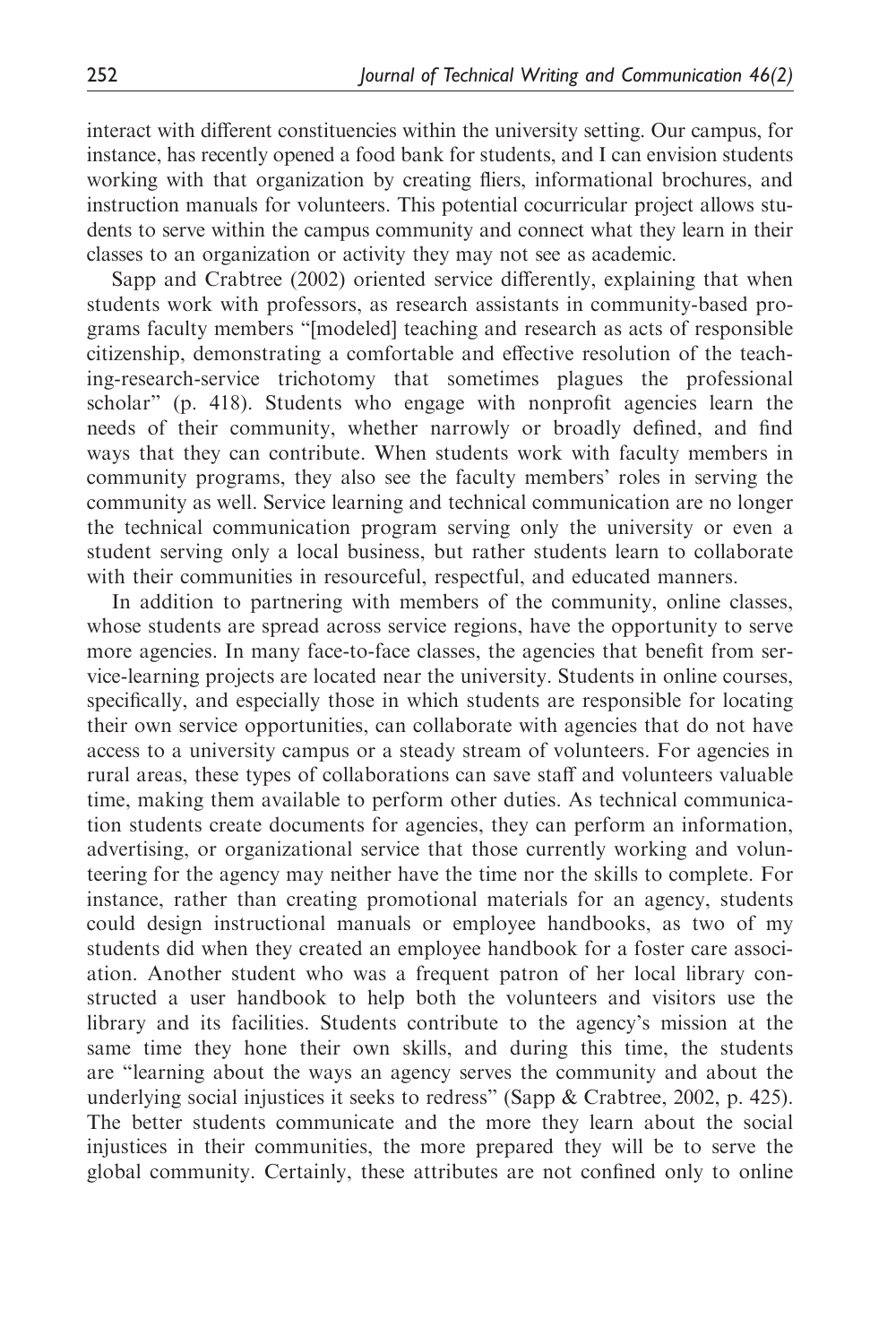courses, but the possible geographic range of students within online courses makes it more likely that underserved agencies may find the skills they need in these students.

## Students Take Responsibility for Their Own Education

In addition to civic engagement, students who participate in service learning through online courses also take more responsibility for their own education. This responsibility comes in a number of forms. Early studies of service-learning pedagogies suggested that the real audiences involved in service-learning projects, as opposed to audiences composed only of the teacher or students in the class, resulted in increased student investment in projects (Matthews & Zimmerman, 1999). Students take greater care with their projects when they know that members of the community will not only be seeing them but also using them.

In addition to writing for real audiences, in the online classrooms that require student-located service opportunities, seeking out agencies hones students' research skills, makes them aware of different nonprofits in their community or area, and prepares them to make cold calls to prospective agencies. Students must budget their time, leave professional messages, and determine the best way to approach an agency about its needs. These professional skills complement the written documents in the technical communication classroom as well as increase the likelihood of students gaining the benefits of service learning outlined by Soria and Weiner (2013). The more opportunities students have to practice these skills, the more comfortable they will become using them.

Moreover, because the project in my classes is the course capstone, students learned to begin their service early because they did not know what type of projects they would be asked to complete, how much time those assignments would take, or how difficult it would be to find a placement. To facilitate student success, students should be advised early and often to assume responsibility for projects of an appropriate size, scope, and skill level for the course objectives and the weight of the project. For instance, if the service-learning project is a capstone experience for the course, a one-page letter may not be of an appropriate scope for the assignment. A project that redesigns the agency's letterhead, envelopes, and brochures, an experience where the student must use both document design and writing skills, may be a more appropriate experience. Collaborating with students and agencies to determine the appropriate scope and difficulty of a project is a learning experience for the students and shows them that they can achieve much more than they believed at the beginning of the project. Rather than research papers that may be written in the last weeks of the semester, these projects can span the semester during which time students continually build their skills and apply what they learn in class. The reflective aspect of service learning further connects what students learn in the course to their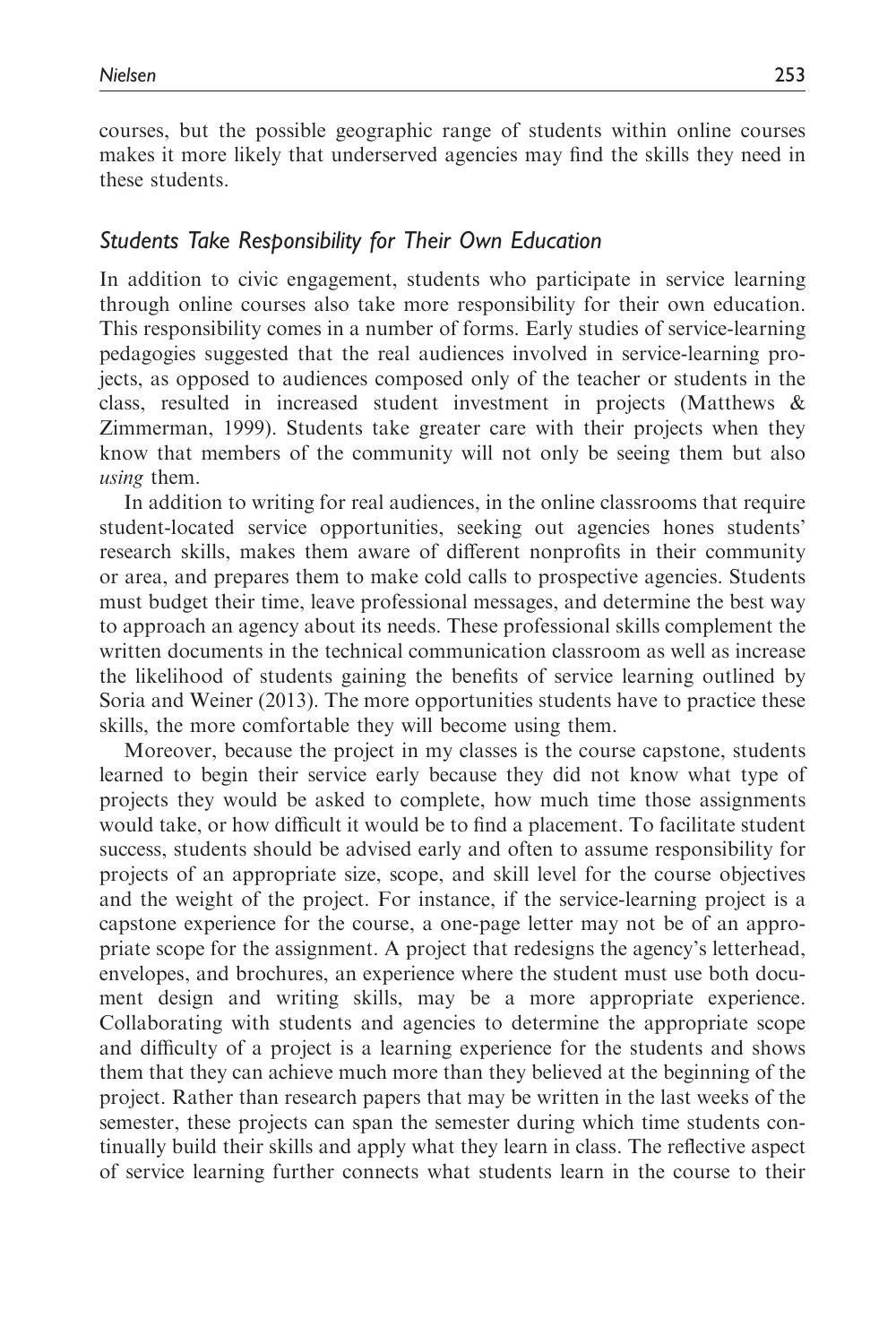agency assignment. By requiring frequent reflective practices, students do a better job of connecting their service and classroom experiences.

The benefits of service learning in online technical communication courses outweigh the possible complications, especially in courses where students are required to find their own service opportunities. When online technical communication students participate in service learning, they complete authentic writing for audiences outside of the classroom, they become more engaged with the classroom and greater community, and they take greater responsibility for their own education, as they find and negotiate their service opportunities.

# Conclusion

This article examined facilitating service-learning opportunities in online technical communication courses, specifically those classes where instructors require students to find and negotiate their own service opportunities. The article opens with a discussion of the recent research in technical communication-related service learning and online service learning. Both technical communication practitioners and service-learning researchers have found that service learning benefits students' career readiness and citizenship practices. The article then explores the complications surrounding developing service learning in online technical communication classrooms and the possible solutions for those challenges. It concludes with a discussion of the benefits, professional and personal, that classes, communities, and students experience when students take the responsibility to organize their own service-learning opportunities. Although organizing, preparing for, and using service learning in online technical communication classrooms can be overwhelming, the benefits outweigh the possible complications, encouraging student growth and responsibility in and outside of the technical communication classroom.

## Declaration of Conflicting Interests

The author declared no potential conflicts of interest with respect to the research, authorship, and/or publication of this article.

## Funding

The author received no financial support for the research, authorship, and/or publication of this article.

## **References**

Association of American Colleges and, Universities (2013). Summary. It takes more than a major: Employer priorities for college learning and student success. Washington, DC: Association of American Colleges and Universities and Hart Research Associates Retrieved from https://www.aacu.org/leap/presidentstrust/compact/2013Survey Summary.cfm.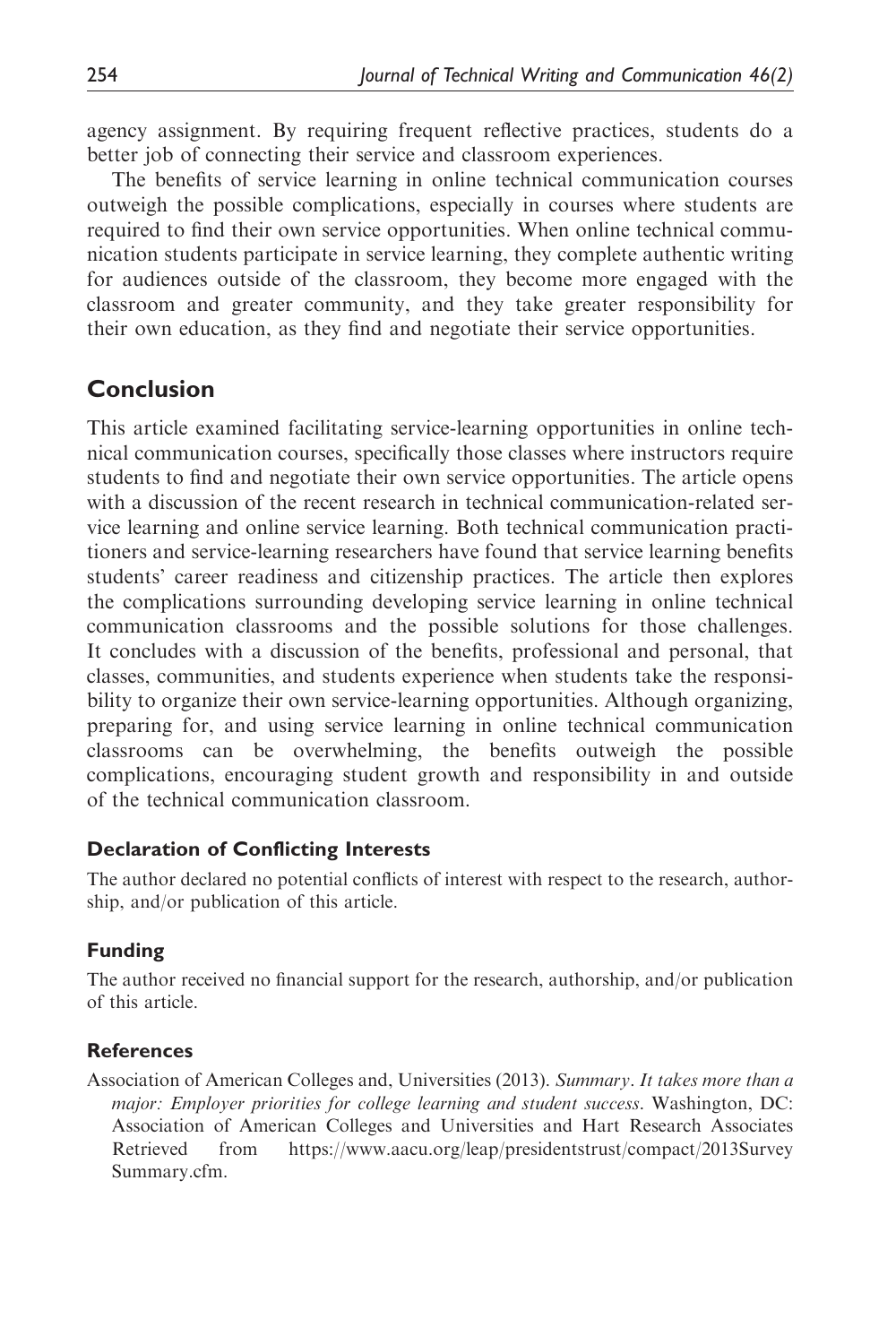- Bourelle, T. (2014). Adapting service-learning into the online technical communication classroom: A framework and model. Technical Communication Quarterly, 23(4), 247–264. doi:10.1080/10572252.2014.941782.
- Bowdon, M., & Scott, J. B. (2003). Service-learning in technical and professional communication. New York, NY: Addison Wesley Longman.
- Brizee, A. (2015). Using Isocrates to teach technical communication and civic engagement. Journal of Technical Writing and Communication, 45(2), 134–165. doi:10.1177/ 0047281615569481.
- Dailey-Hebert, A., Donnelli-Sallee, E., & DiPadova-Stocks, L. (2008). Service-eLearning as integrated pedagogy: An introduction. In A. Dailey-Hebert, E. Donnelli-Salee & L. DiPadova Stocks (Eds.), Service-eLearning: Educating for citizenship (pp. 1–5). Charlotte, NC: Information Age.
- Deans, T. (2010). English studies and public service. In T. Deans, B. Roswell & A. Wurr (Eds.), Writing and community engagement: A critical sourcebook (pp. 97–116). Boston, MA: Bedford/St. Martin's.
- Deans, T., Roswell, B., & Wurr, A. (2010). Teaching and writing across communities: Developing partnerships, publics, and programs. In T. Deans, B. Roswell & A. Wurr (Eds.), Writing and community engagement: A critical sourcebook (pp.  $1-12$ ). Boston, MA: Bedford/St. Martin's.
- Dubinsky, J. M. (2002). Service-learning as a path to virtue: The ideal orator in professional communication. Michigan Journal of Community Service Learning, 8, 61-74.
- Guthrie, K. L., & McCracken, H. (2010). Making a difference online: Facilitating service learning through distance education. Internet and Higher Education, 13, 153–157.
- Hill, S., & Harris, C. (2008). Service-eLearning and professional writing. In A. Dailey-Hebert, E. Donnelli-Salee & L. DiPadova Stocks (Eds.), Service-eLearning: Educating for citizenship (pp. 75–85). Charlotte, NC: Information Age.
- Judge, T. M. (2006). Service-learning on campus. Business Communication Quarterly, 69, 189–192.
- Kelly, R. (2012). Lessons learned from an online service-learning pilot. *Online Classroom*,  $12(3)$ , 1–8.
- Kolowich, S. (2014, January 16). Exactly how many students take online courses? Chronicle of Higher Education. Retrieved from http://chronicle.com/blogs/wiredcampus/exactly-how many-students-take-online-courses/49455.
- Lorenzetti, J. P. (2007). How to incorporate service-learning into your distance education course. Distance Education Report, 11(18), 5–7.
- Matthews, C., & Zimmerman, B. B. (1999). Integrating service-learning and technical communication: Benefits and challenges. Technical Communication Quarterly, 8(4), 383–494.
- McEachern, R. (2001). Problems in service-learning and technical/professional writing: Incorporating the perspective of nonprofit management. Technical Communication Quarterly, 10, 211–224.
- Mennen, K. (2006). Use service-learning to add real-world writing experience to your course. Business Communication Quarterly, 69, 192–195.
- Phillips, J. (2011). Online learning and service learning: How they can work together. Distance Education Report, 15(7), 4–5, 8.